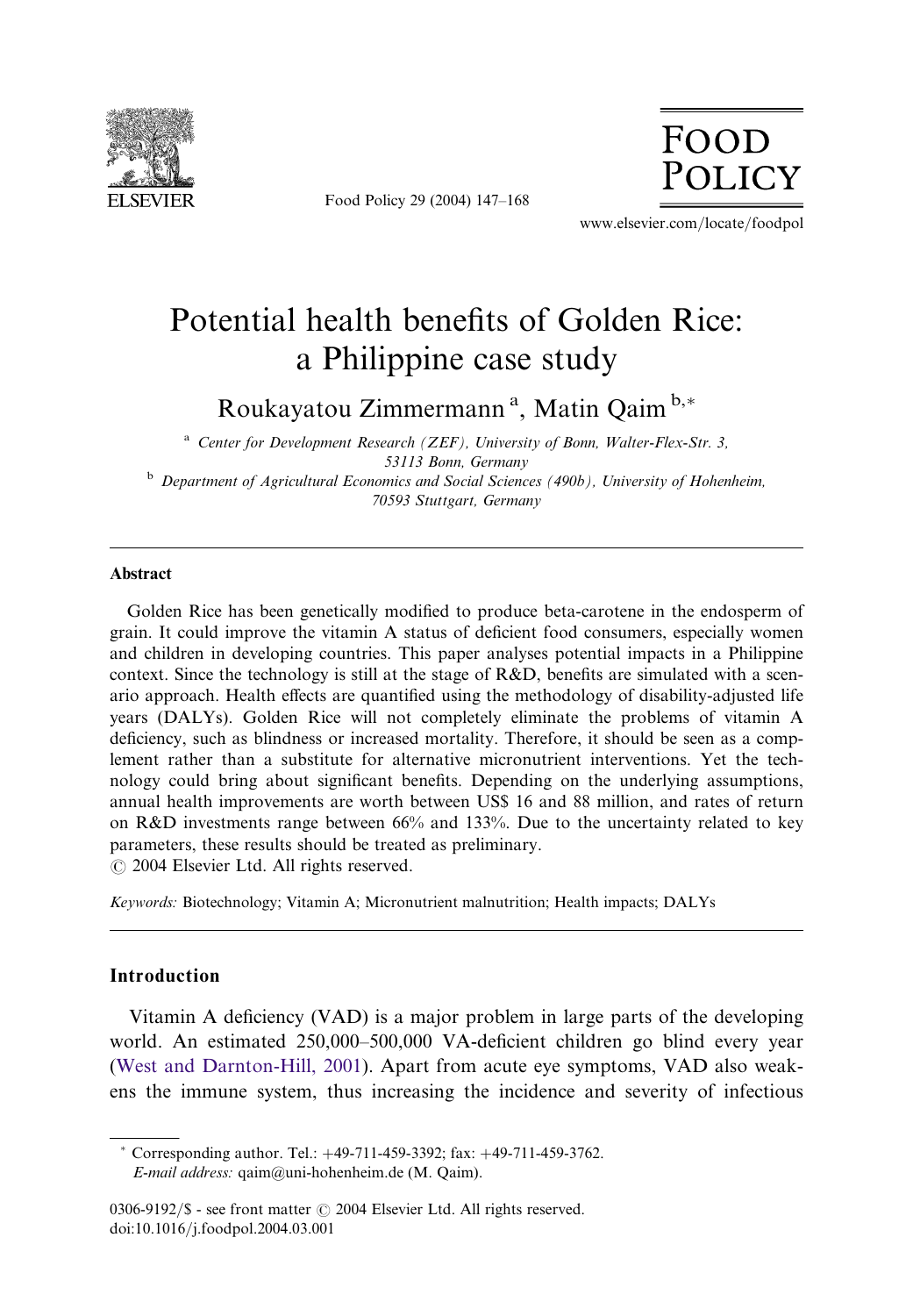diseases. For adults, the implications can be serious too, especially for pregnant and lactating women. Nearly 600,000 women die from childbirth-related causes each year, many of them from complications which could be reduced through bet-ter provision of vitamin A [\(Sommer and West, 1996\)](#page-20-0). The most affected are the poor, whose diets are predominated by less nutritious staple foods on account of lacking purchasing power and limited awareness.

During the last decade, a lot of efforts have been made to reduce VAD in developing countries. Food fortification, supplementation and dietary education programmes have been undertaken. A complementary approach is to enrich major staple foods with beta-carotene through plant breeding. For some crop species, such as maize and sweet potato, cultivars with high beta-carotene contents have been identified, which can be used in traditional breeding programmes. However, beta-carotene does not occur naturally in the endosperm of rice—the major staple food in large parts of Asia. Hence, for rice, use of biotechnology is required ([Bouis, 2000\)](#page-19-0). Recently, so-called Golden Rice (GR) has been developed through genetic engineering at Swiss and German universities ([Ye et al., 2000\)](#page-21-0). Three gene constructs were inserted into the rice genome, which complete the biochemical pathway needed for beta-carotene production in the grain. Although GR is still at the stage of research and development  $(R&D)$ , it is already surrounded by a lot of public controversy. Some optimists praise it as the solution to overcome malnutrition and VAD. Others denounce it as a mere child of the biotech lobby and consider it a useless and rather harmful innovation for the poor.

The aim of this study is to analyse the potential benefits of GR in the Philippines. VAD constitutes a serious problem there. Moreover, in 2001, GR technology was transferred to the Philippine-based International Rice Research Institute (IRRI), where adaptive research is now being carried out. Scientists are currently working on verifying and improving the gene constructs and incorporating them into popular indica varieties. After that, a testing phase will follow. GR could become commercially available in 2007.

Given that actual impacts are not observable at this stage, the study takes anex ante perspective. Since the main effect will be an improvement in the health and nutrition status of rice consumers, the methodological challenge is to appropriately combine issues of agricultural, nutrition and health economics. At first, an analytical framework is developed to conceptualise the research and identify key issues that might influence the innovation's impact. Then, health problems associated with VAD in the Philippines are described and classified. Resulting costs are quantified using the methodology of disability-adjusted life years (DALYs). These costs are expressed inDALYs lost. Ina further step, DALYs to be gained through GR are calculated, and a preliminary cost–benefit analysis is provided. This is among the first studies to quantify the health benefits from micronutrient-enriched crops.<sup>1</sup>

<sup>1</sup> Based on detailed food intake data from one region in the Philippines, [Dawe et al. \(2002\)](#page-20-0) analysed the role that GR could play for the VA supply of children. However, they did not explicitly consider the health effects and economic benefits resulting from an improvement in VA status.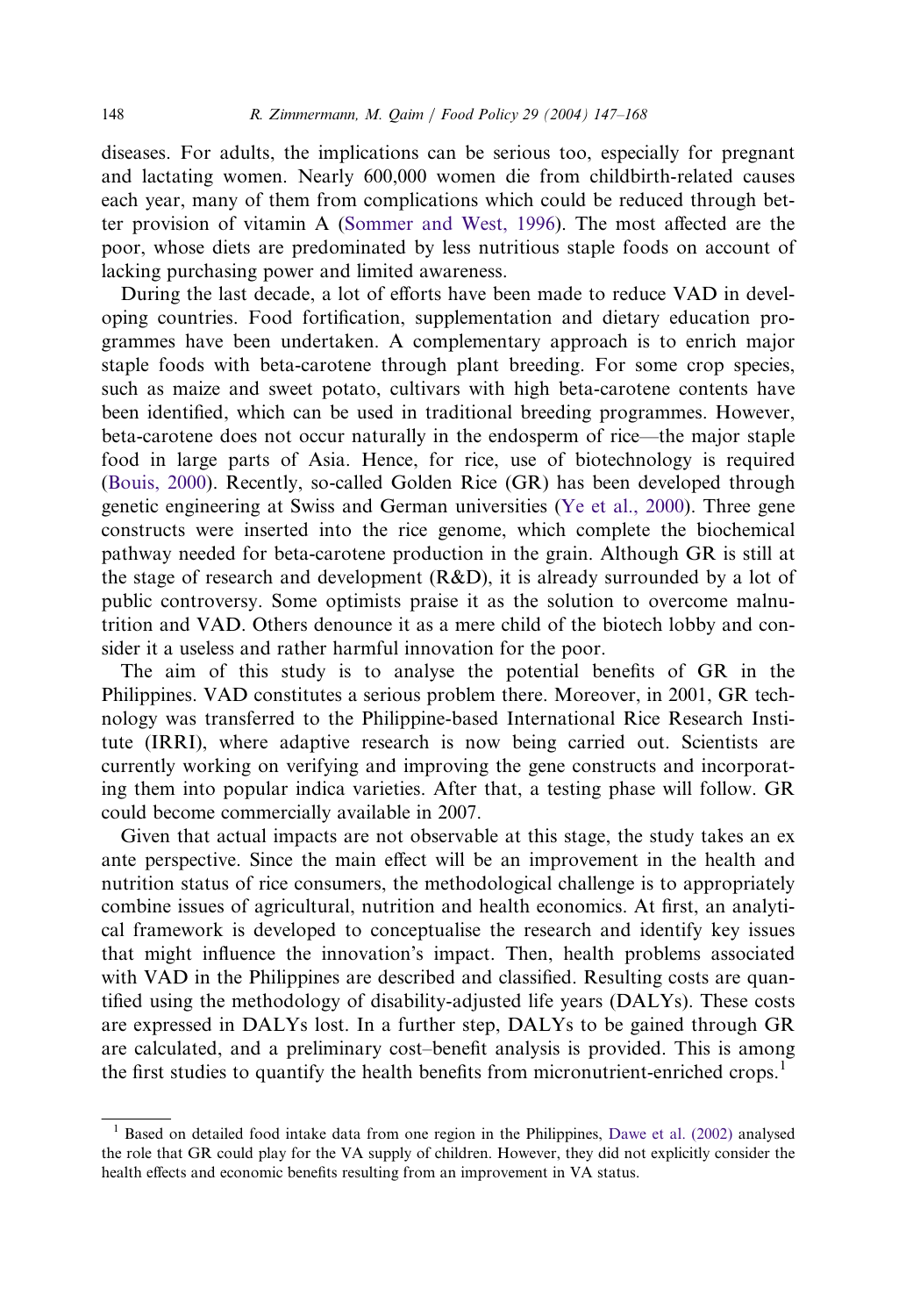Many of the parameters needed for the analysis are not yet known in the ex ante framework. Therefore, the calculations build on scenarios and assumptions. To use the best information available at this stage, assumptions are based on interviews with local and international plant researchers, nutritionists and health experts. A sensitivity analysis suggests that the exact numerical results should be interpreted with some caution. Nonetheless, the study might help rationalise the controversy surrounding GR technology. More generally, it will contribute to a better understanding of the ramifications of food crops with enhanced nutritive values in developing countries. The breeding approach is increasingly seen as a powerful tool to fight micronutrient deficiencies ([CIAT/IFPRI, 2002\)](#page-19-0), but empirical evidence is still lacking.

## Analytical framework

## Conceptual issues

New crop technologies are usually evaluated by looking at productivity effects in agricultural production. Aggregate benefits can then be calculated by modelling a shift in the commodity supply curve. This approach, however, is only suitable when the technology involves improved agronomic traits. Technologies that enhance the quality of commodities are rather associated with benefits at the level of consumption. The primary goal of GR is to improve the health and nutrition status of rice consumers. Generally, quality improvements would increase the consumers' willingness to pay, entailing an upward shift in the demand curve. But this presupposes that consumers recognise and appreciate the quality improvement. Awareness of VAD is generally low among the poor. Moreover, due to limited purchasing power, nutritional needs are often not translated into effective market demand. Capturing the benefits of GR in a market model is therefore not appropriate. Instead, the technology's positive health effects have to be identified and measured.

As [Fig. 1](#page-3-0) illustrates, the impact will mainly depend on two factors: (i) the technology's efficacy and (ii) its coverage rate. The efficacy of GR is defined as the capacity to improve the health status of a VA-deficient individual. This is influenced inter alia by the beta-carotene content in the grain and its bioconversion to VA in the human body. Coverage, on the other hand, is defined as the fraction of the population actually eating GR. This is a function of technology accessibility and producer and consumer acceptance. To some extent, these factors can still be influenced through adaptive research. But there are also exogenous variables which are harder to control.

#### Methodology

We quantify health costs of VAD and benefits of GR using the methodology of DALYs. This approach was developed by [Murray and Lopez \(1996\),](#page-20-0) and is promulgated by the World Health Organisation (WHO) and the World Bank as a means of combining information about mortality and morbidity within a single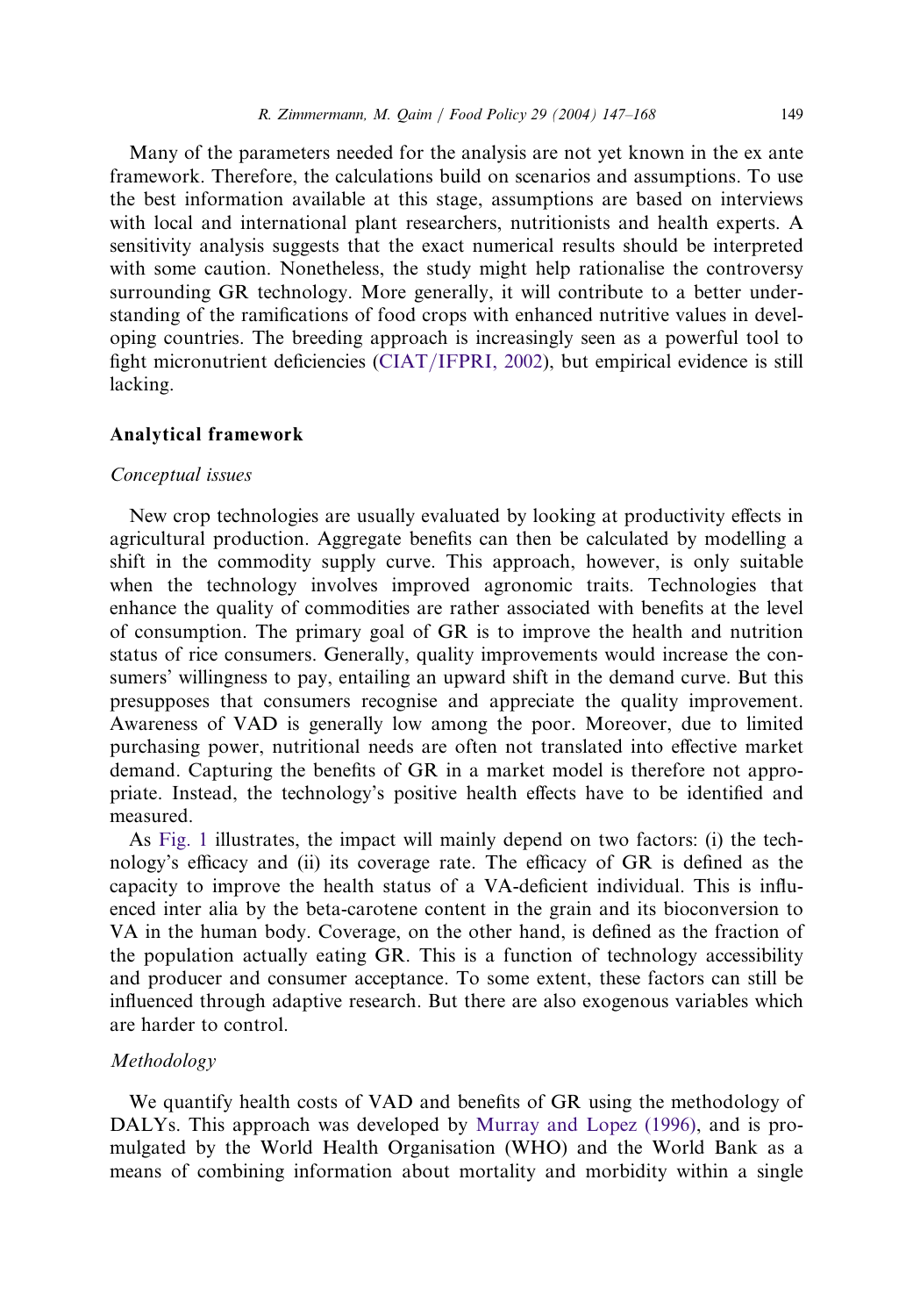

Fig. 1. Factors influencing the impact of Golden Rice.

index ([WHO, 2002; World Bank, 1993](#page-21-0)). To our knowledge, it has not been used previously for the evaluation of agricultural technologies.

The general formula suggested by [Murray and Lopez \(1996\)](#page-20-0) was adapted to our context, so that the total number of DALYs lost through VAD is defined as

$$
DALYs_{\text{Lost}} = YLL + YLD_{\text{temp}} + YLD_{\text{perm}} \tag{1}
$$

where YLL is the number of life years lost due to mortality, and  $YLD_{temp}$  and  $YLD<sub>perm</sub>$  are years of life with temporary and permanent disability, respectively. We concentrate on three target groups—children under the age of seven, pregnant women and lactating women. Furthermore, different disease levels resulting from VAD are taken into account. DALYs lost are calculated on an annual basis. Only deaths and new cases of disease occurring in the reference period are considered, whereby health costs are accumulated over the duration of particular conditions.

Thus, we canwrite

$$
DALY_{S_{Lost}} = \sum_{j} T_j M_j \left( \frac{1 - e^{-rL_j}}{r} \right) + \sum_{i} \sum_{j} T_j I_{ij} D_{ij} \left( \frac{1 - e^{-rL_j}}{r} \right) + \sum_{k} \sum_{j} T_j I_{kj} D_{kj} \left( \frac{1 - e^{-rL_j}}{r} \right)
$$
(2)

<span id="page-3-0"></span>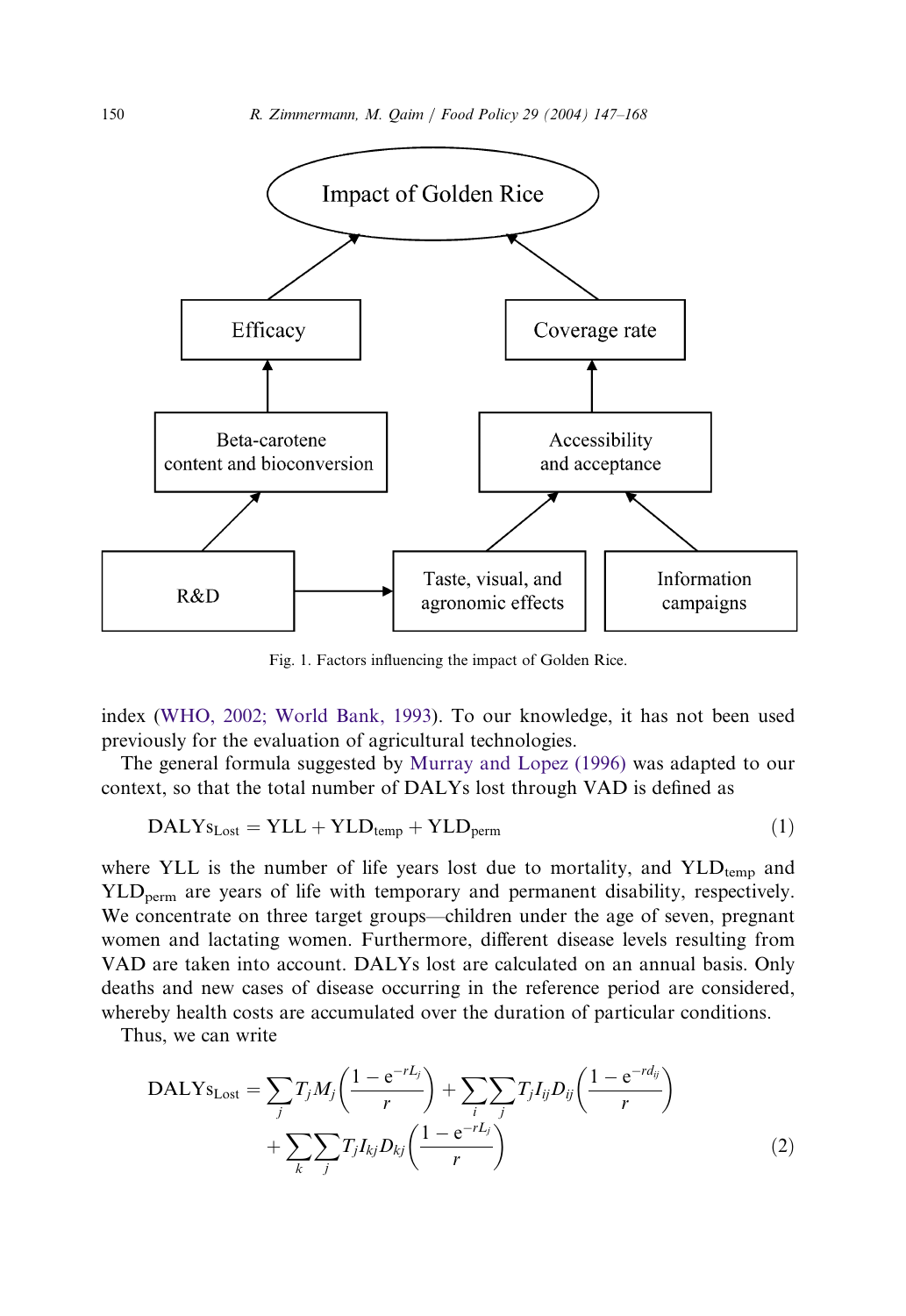where  $T_i$  is the total number of people in target group j,  $M_i$  is the mortality rate associated with VAD, and  $L_i$  is the average remaining life expectancy.  $I_{ij}$  is the incidence rate of temporary disease i,  $D_{ij}$  is the corresponding disability weight, and  $d_{ij}$ is the duration of the disease.  $I_{ki}$  is the incidence rate of permanent disease k, while r is the rate at which future costs are discounted. As is standard in DALY calculations ([World Bank, 1993\)](#page-21-0), we use a discount rate of 3%. Unlike [Murray and Lopez](#page-20-0) [\(1996\)](#page-20-0), we do not include an age-weighting function, because children are among the most affected by VAD. Age-weighting is controversial on equity grounds [\(Anand and Hanson, 1998\)](#page-19-0), and [Mathers et al. \(1999\)](#page-20-0) showed that it does not significantly change the results in many cases.

The number of DALYs lost through VAD is calculated with and without GR, and the difference is interpreted as the technology's impact. Without GR is the situation in the Philippines today, so we use existing epidemiological data. Health problems will be reduced if people start eating GR on a regular basis. To derive the expected reduction in incidence rates, we build on a model adapted from [Brenzel](#page-19-0) [\(1993\)](#page-19-0):

$$
I_{ij}^{\text{new}} = \left[1 - (E_j C)\right] I_{ij}.\tag{3}
$$

The new incidence rate of disease *i* in group *j* ( $I_{ij}^{\text{new}}$ ) is a function of the groupspecific efficacy rate of GR  $(E_i)$ , and the technology's coverage rate (C). Changes in the incidence of permanent diseases and mortality rates are calculated accordingly. Efficacy and coverage were already introduced conceptually in [Fig. 1](#page-3-0). These two variables will be further discussed and specified in later sections.

DALYs are expressed in years of "healthy" life lost, which is a handy measure for the comparison of diseases or health interventions. For a cost–benefit analysis, however, a monetary value is needed, so that a dollar amount can be attributed to each DALY lost. The value should be adjusted to the living standard in a particular context. One possibility is to take the per capita income, albeit in developed countries much higher values are often imputed [\(Tolley et al., 1994](#page-20-0)). For the Philippines, we use the annual per capita income of US\$1030 [\(NSCB,](#page-20-0) [2000\)](#page-20-0). This is just a convenient device for economic analysis, not an attempt to quantify the intrinsic value of life. The latter would certainly entail serious ethical concerns.

#### Vitamin A deficiency and related diseases

In order to assess the costs of VAD and the potential impact of GR, it is essential to understand the linkages between nutrition, VA status and health. VA is a fat-soluble vitamin. It occurs in two forms, the active (preformed) and the precursor form. The most frequent active form is retinol, which can only be synthesised in animals and humans. Precursor forms, also known as carotenoids, are common in many fruits and vegetables. The most well-known carotenoid is beta-carotene, which the human body can convert to retinol. When VA supply is lower than the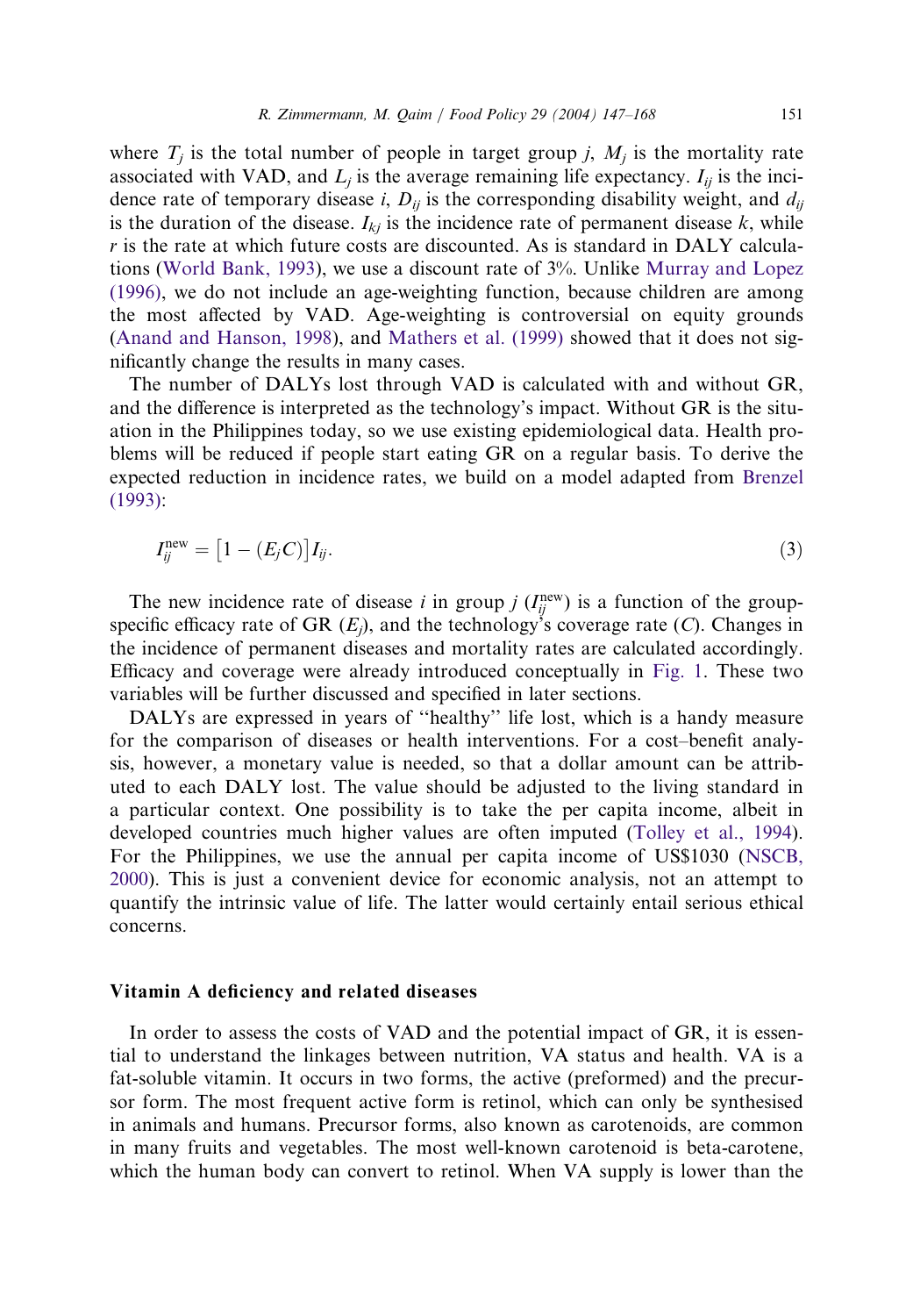recommended dietary allowance (RDA), the individual will suffer acute and chronic health impairments.<sup>2</sup>

VAD is subdivided into two categories: sub-clinical and clinical VAD. Sub-clinical VAD is usually not associated with immediate symptoms. But—as VA plays an important role in maintaining immune competence—it can cause high morbidity and mortality, especially among children. Occurrence of measles, diarrhea and other infectious diseases, as well as case fatalities from these conditions, are significantly higher in VA-deficient groups than in populations with normal VA status ([Underwood, 1998](#page-20-0)). A link has also been established between VAD and maternal survival up to two years following delivery ([WHO, 2002; West and Darnton-Hill,](#page-21-0) [2001](#page-21-0)). Clinical VAD involves the characteristic ocular manifestations, usually referred to as ''xerophthalmia''. Xerophthalmia canbe subdivided into the following levels according to degree of VAD and medical severity [\(WHO, 1982](#page-21-0)): (i) night blindness (XN), (ii) Bitot's spot (X1B), (iii) corneal ulceration (X2, X3A, X3B), and (iv) corneal scars (XS).

Night blindness is the earliest clinical manifestation and is associated with the inability to see in dim light. *Bitot's spots* are irregular shaped foam-plaques on the underside of the eyelid. Often, they are associated with a dryness of the white of the eye. Night blindness and Bitot's spot can develop into more severe manifestations when not medicated. When treated with high-potency VA, however, the eye usually fully recovers within a matter of weeks. Corneal ulceration and corneal scars indicate destruction of a part or all of the cornea, the outermost layer of the eye. While with immediate VA treatment, corneal xerophthalmia can heal with only minimal structural damage, it can rapidly lead to irreversible blindness when not treated on time [\(Sommer and West, 1996](#page-20-0)).

These four levels of xerophthalmia are included as temporary diseases in this study, whereas blindness is the only permanent disease. VAD-related mortality is considered independent of eye symptoms, because it can already occur at sub-clinical deficiency levels. Temporal disabilities associated with infectious diseases from which individuals recover later on are neglected. This leads to an underestimation of total health costs. But, as non-fatal infectious diseases are usually of short duration, the resulting inaccuracy will be rather small.

## Vitamin A deficiency in the Philippines

## Nutrition situation

In the Philippines, the Food and Nutrition Research Institute (FNRI) carries out nutrition and health surveys every five years. Nutrition data are based on actual

<sup>&</sup>lt;sup>2</sup> The RDA is the average daily dietary intake level that is sufficient to meet the nutrient requirements of healthy individuals in a particular life stage and gender group ([IOM, 2002\)](#page-20-0). It has beenestablished to give approximately three months of body stores, so that temporary undersupply can be compensated. However, insufficient VA intake over an extended period of time will lead to a depletion of body stores. When determining the average age of onset of health impairments, we take into account such delays.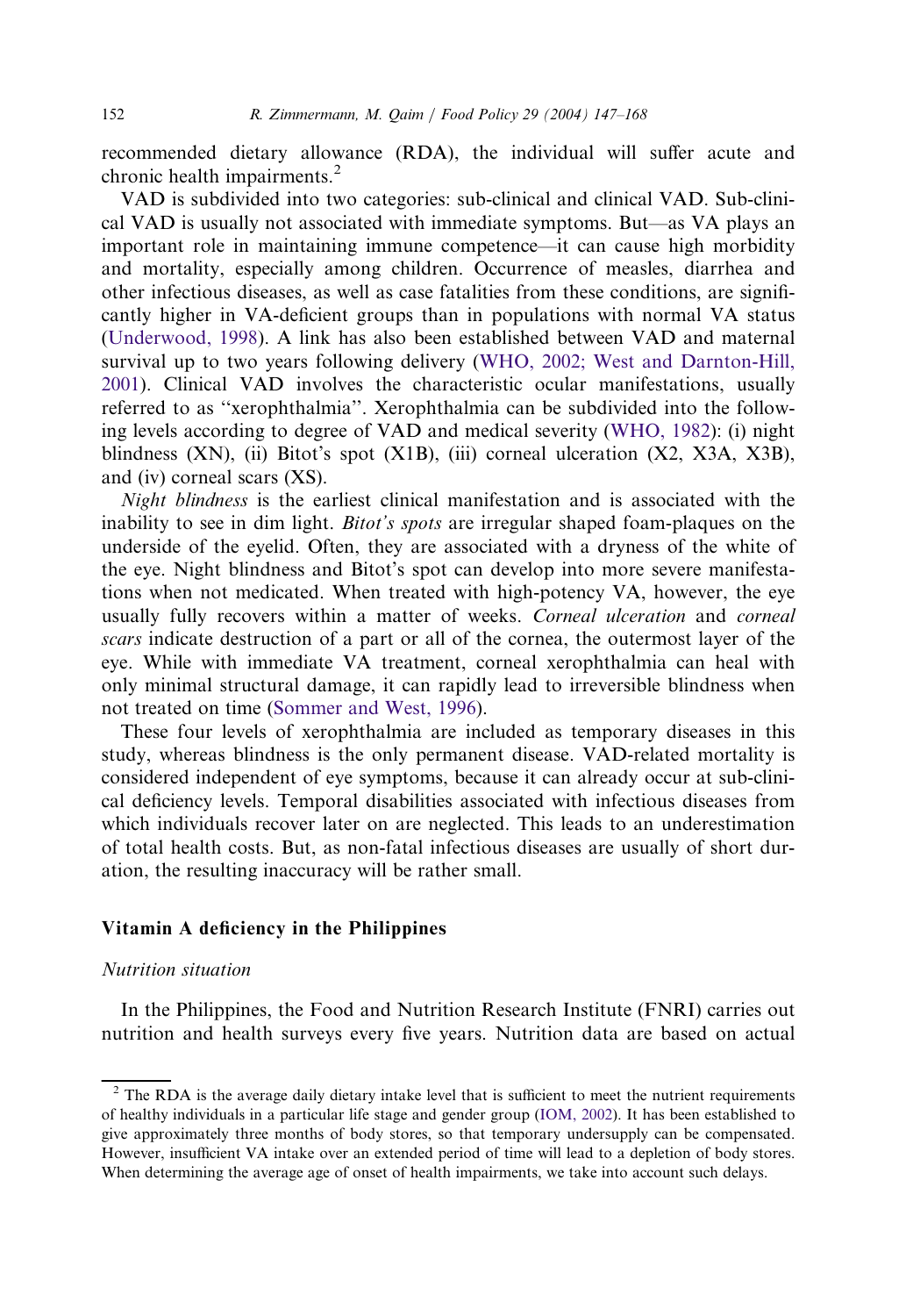food intake. The typical Filipino diet is rice, boiled fish or meat and relatively little vegetables. On average, this diet only meets 88% of the RDA for energy, and even less for other nutrients. Vulnerable groups, such as pre-school children and pregnant and lactating women, usually achieve less than 70% of their energy requirements [\(FNRI, 1993, 1998\)](#page-20-0).

Micronutrient deficiencies are widespread too. In addition to iron and iodine deficiencies, VAD is considered a major health problem, with prevalence rates exceeding the WHO cut-off points. Since the early 1990s, the government has been implementing and encouraging different public interventions. Initiatives include the distribution of VA capsules and the fortification of margarine and other processed food items. Such interventions are successful in improving the VA status of the population, but coverage rates are incomplete [\(Fiedler et al., 2000](#page-20-0)).

## DALYs lost

Using the methodology described above, the annual costs of VAD in the Philippines are calculated in the following. We take the late 1990s as the reference period. Prevalence rates for different levels of VAD and associated diseases were taken from FNRI survey data. Unfortunately, the most recent survey of 1998 only looked into sub-clinical levels of VAD, so we use 1993 data for the prevalence of clinical manifestations. Based on sub-clinical VAD alone, prevalence rates were slightly higher in 1998 than in 1993 for all three target groups, but otherwise quite similar. Hence, a combination of data from both surveys should be in order. The prevalence rates used in this study are shown in [Table 1.](#page-7-0) Missing values were replaced by estimates of local epidemiologists.

Eq. (2) above indicated that the DALY calculations should be based on incidence rather than prevalence rates. However, incidence rates of particular diseases are rarely available in health statistics. Different authors suggested that, when using prevalence instead of incidence rates, the duration of diseases should be taken as one year, in order to avoid inflation of annual health costs (e.g., [Brenzel, 1993;](#page-19-0) [Murray and Lopez, 1996\)](#page-19-0). We follow this approach for temporary diseases. For blindness, neither prevalence nor incidence rates are available in Philippine statistics. Yet VAD-related blindness is always preceded by corneal xerophthalmia. Approximately, half of all corneal cases lead to blindness within a short period of time ([West and Darnton-Hill, 2001\)](#page-20-0). Therefore, the incidence rate of blindness is around 50% of the combined prevalence rates of corneal ulceration and corneal scars.

Especially breast-fed infants have body stores of VA, which have to be depleted before eye symptoms emerge [\(Newman, 1993\)](#page-20-0). The incidence of corneal xerophthalmia usually peaks at two to three years of age [\(West and Darnton-Hill, 2001](#page-20-0)). Hence, we assume that the average age of onset of blindness among children is 2.5. For pregnant and lactating women, the average age of onset is assumed to be 30. This is beyond the midpoint of their reproductive life, which is plausible considering a gradual exhaustion of body stores with repeated pregnancies. Disability weights for temporary and permanent diseases were specified together with health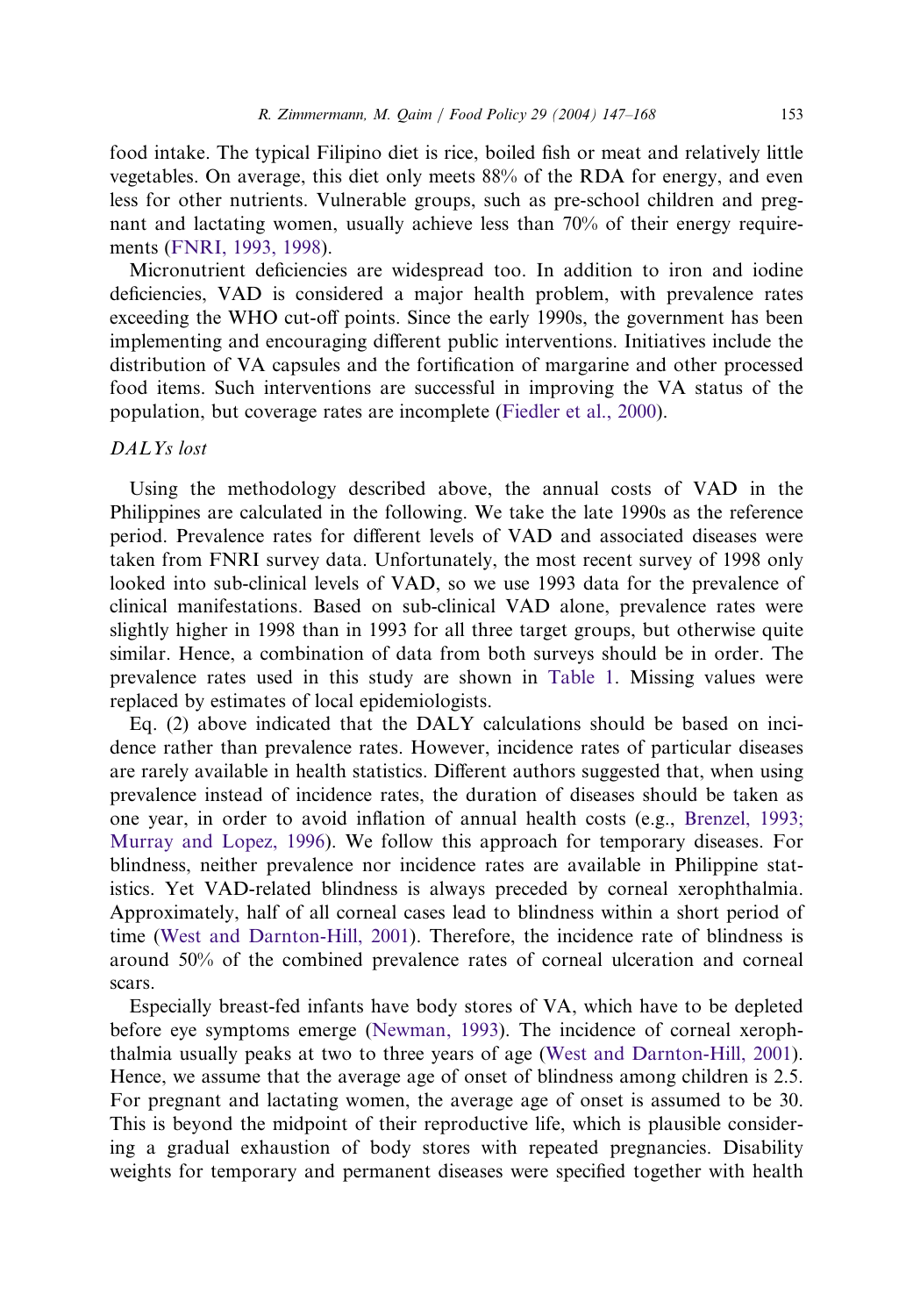|                         | Children $(< 7$ years)     |                                                  | Pregnant women            |                                                  | Lactating women           |                                                  |  |
|-------------------------|----------------------------|--------------------------------------------------|---------------------------|--------------------------------------------------|---------------------------|--------------------------------------------------|--|
|                         | Prevalence<br>rate $(\% )$ | Number of<br>affected <sup>a</sup><br>(thousand) | Prevalence<br>rate $(\%)$ | Number of<br>affected <sup>a</sup><br>(thousand) | Prevalence<br>rate $(\%)$ | Number of<br>affected <sup>a</sup><br>(thousand) |  |
| Sub-clinical            | 38.00 <sup>b</sup>         | 5082.81                                          | $22.20^{\rm b}$           | 359.23                                           | $16.50^{b}$               | 260.36                                           |  |
| <b>VAD</b>              |                            |                                                  |                           |                                                  |                           |                                                  |  |
| Night blind-<br>ness    | $0.40^\circ$               | 53.50                                            | $0.60^{\circ}$            | 9.71                                             | $0.90^\circ$              | 14.20                                            |  |
| Bitot's spot            | 0.10 <sup>c</sup>          | 13.38                                            | $0.40^{\rm d}$            | 6.47                                             | $0.70^{\rm d}$            | 11.05                                            |  |
| Corneal ulcer-<br>ation | $0.05^{\rm d}$             | 6.69                                             | 0.30 <sup>d</sup>         | 4.85                                             | $0.50^{\rm d}$            | 7.89                                             |  |
| Corneal scars           | 0.00 <sup>c</sup>          | 0.00                                             | $0.15^{\rm d}$            | 2.43                                             | 0.30 <sup>c</sup>         | 4.73                                             |  |
| <b>Blindness</b>        | $0.03^e$                   | 3.34                                             | $0.23^e$                  | 3.64                                             | $0.40^\circ$              | 6.31                                             |  |

<span id="page-7-0"></span>Table 1 Prevalence rates and number of people affected by VAD

 $a$  Derived by multiplying prevalence rates with the total number of people in each group ([NSCB,](#page-20-0)  $2000$ ).

<sup>b</sup> Based on [FNRI \(1998\)](#page-20-0).<br><sup>c</sup> Based on [FNRI \(1993\).](#page-20-0) <sup>d</sup> Based on expert estimates.

<sup>e</sup> These are incidence rates, derived as 50% of the combined prevalence rates of corneal xerophthalmia.

experts in the Philippines. For night blindness, the disability weight is 0.15, for Bitot's spot, it is 0.25, and for corneal ulceration, corneal scars and blindness, it is  $0.5$ —equal across the three target groups.<sup>3</sup> These weights are consistent with values that were used in other studies in a similar context (e.g., [World Bank, 1994](#page-21-0)).

Sub-clinical levels of VAD have a disability weight of zero, because there are no immediate symptoms. However, health costs of related infectious diseases are captured in the form of increased mortality rates. In countries where micronutrient malnutrition presents a moderate risk for the population, at least 3% of all infant deaths, and 10% of all deaths among pre-school children, are attributable to VAD ([World Bank, 1993\)](#page-21-0). Although in high-risk countries, the proportions can be much higher ([Sommer and West, 1996](#page-20-0)), we use these figures for the Philippines as cautious assumptions. According to our interviews with local experts, about 6% of all maternal deaths during pregnancy and delivery, and 4% of all deaths during lactation, could be prevented through a better provision of VA.

The results of the DALY calculations without GR are shown in [Table 2](#page-8-0). In total, VAD causes an annual loss of about 270,000 years of ''healthy'' life in the Philippines. The highest cost occurs among children. Losses due to mortality are much higher in this group than in the other two groups, which underlines that blindness and visual problems constitute only part of the overall burden. Also, the total number of children affected by xerophthalmia is higher than the number of

<sup>&</sup>lt;sup>3</sup> Blindness can be monocular, for which the disability weight might be lower, or binocular, for which the weight might be higher. Since available statistics do not differentiate, we assume an average value.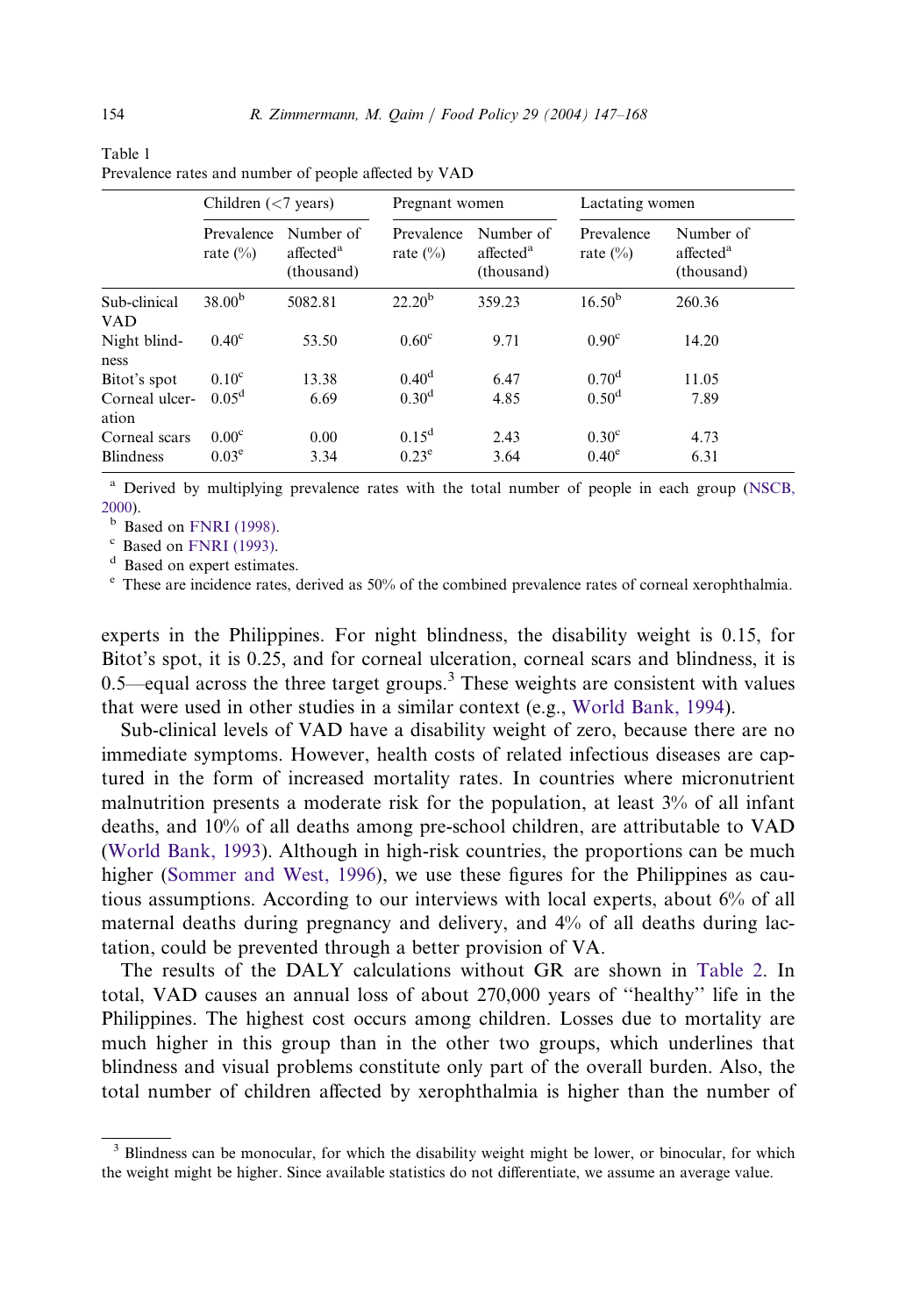|                                  | Children | Pregnant women | Lactating women | Total   |
|----------------------------------|----------|----------------|-----------------|---------|
| Loss due to mortality            | 80,040   | 2235           | 1424            | 83,700  |
| Loss due to disability           | 59.478   | 46.590         | 80,335          | 186,403 |
| Total loss                       | 139.518  | 48.826         | 81,760          | 270,103 |
| In monetary terms (million US\$) | 143.7    | 50.3           | 84.2            | 278.2   |

<span id="page-8-0"></span>Table 2 DALYs lost due to VAD without Golden Rice

affected pregnant and lactating women. Nonetheless, disability costs for lactating women exceed those for children because of higher prevalence rates for corneal ulceration and corneal scars. In fact, the incidence of blindness among Filipino children is lower than in other countries of South and Southeast Asia, which might partly be due to the country's VA supplementation programme. Converting the total DALYs in Table 2 into monetary terms, we result in a loss of about \$278 million per year. This is equivalent to 0.3% of the Philippine gross national product (GNP).

## Efficacy of Golden Rice

The main effect of GR will be to reduce the prevalence of VAD. Eq. (3) showed that this is a function of the technology's efficacy and coverage. This section explains the factors influencing efficacy, while the next discusses issues of coverage. Because exact parameter values are unknown, we use two scenarios for calculating the potential impact of GR: one more pessimistic scenario and another which is rather optimistic. Parameter variations beyond these assumptions are tested later on in a sensitivity analysis.

## Amount of beta-carotene

The current amount of beta-carotene that researchers managed to get into GR is 1.6  $\mu$ g/g. [Ye et al. \(2000\)](#page-21-0) argued that the same technology could yield 2.0  $\mu$ g, if a homogenous line with uniformly coloured grains were produced. With slight modifications in the gene constructs, such as using more efficient promoters, the amount could be further increased. According to [Datta \(2001\)](#page-20-0), it could be possible to achieve 3.0 µg within the adaptive research phase. Even higher amounts are theoretically possible, but they could potentially have undesirable effects on agricultural yields or taste. In the pessimistic scenario, we assume a beta-carotene content of 1.6  $\mu$ g/g, whereas in the optimistic scenario, we assume 3.0  $\mu$ g/g.

Post-harvest treatment, storage and processing of GR might also influence its beta-carotene content at the time of consumption. For leafy vegetables, it has been reported that exposure to sunlight after harvesting can result in a considerable loss of beta-carotene ([Boileau et al., 1998](#page-19-0)). The same study found that losses are negligible for carrots, which is probably due to their more compact structure and smaller surface area. Given these results, it is likely that post-harvest losses of betacarotene in GR can be kept relatively low. Still, some losses might occur with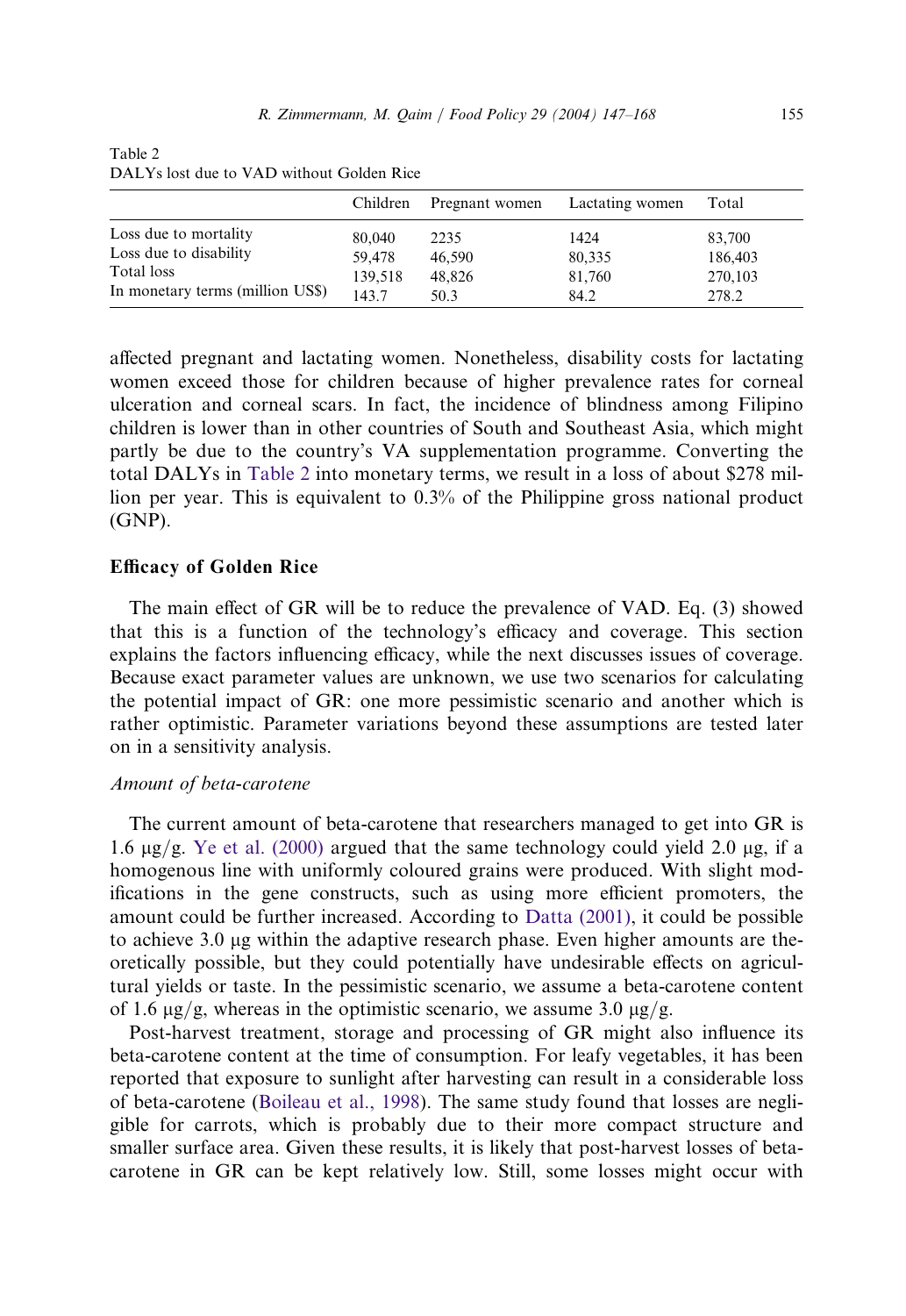improper storage. In terms of processing, prolonged exposure to extreme heat often reduces the bioavailable portion of beta-carotene, while cooking at temperatures up to  $100\text{ °C}$  can even increase the extractable amount of carotenoids [\(Dietz](#page-20-0) [et al., 1988\)](#page-20-0). In the Philippines, rice is usually steamed at temperatures below the boiling point, so that processing might not lead to significant additional losses. It is assumed that total post-harvest losses are 25% inthe pessimistic, while they are zero in the optimistic scenario.

## Bioconversion

Bioconversion is defined as the process of beta-carotene absorption by the human body and its transformation to retinol. After absorption, transformation takes place with a factor of approximately 2:1. However, variation in terms of absorbability occurs between different types of food. Absorption is most efficient when physiological amounts of beta-carotene are dissolved in oil. For spinach, an absorption efficiency of only 7% has been reported ([Castenmiller et al., 1999\)](#page-19-0). Other authors reported values of  $11-12\%$  for broccoli, and of  $18-26\%$  for carrots (Micozzi et al., 1992; Törrönen et al., 1996). In a study with school children in Indonesia, [de Pee et al. \(1998\)](#page-20-0) found that the VA activity of beta-carotene in fruits and yellow tubers was more than double the activity of the same carotenoid in dark-green leafy vegetables. Generally, absorbability depends on the state of betacarotene and its association with plant matrix materials in the food source. Also, it is correlated with the intake of complimentary ingredients in the diet. Low fat consumption reduces the absorption of beta-carotene significantly.

Using these recent findings, [IOM \(2002\)](#page-20-0) estimated the retinol equivalency ratio for beta-carotene from food in a mixed diet, which includes fruits and vegetables, to be 12:1.<sup>4</sup> For GR, feeding tests will only be carried out over the next few years, so that specific data and information are not available. We take the 12:1 bioconversion rate as our pessimistic assumption. However, since rice has a simple food matrix with totally digestible carbohydrates, beta-carotene absorption might be higher than when obtained from fruits and vegetables (cf. [Underwood, 2000\)](#page-20-0). As part of a balanced diet, the retinol equivalency ratio could even be as high as for beta-carotene dissolved in oil, that is, 2:1 [\(Russell, 2002](#page-20-0)). Yet this is the absolute upper bound, which might not be reached under normal conditions in the Philippines. Especially among the poor, the low fat content in the diet could constrain beta-carotene absorption. Therefore, we use a more cautious bioconversion rate of 6:1 in the optimistic scenario.

## Efficacy model

Once beta-carotene has been absorbed and converted to retinol, the human body can use it for physiological purposes. For the treatment of acute cases of xeroph-

<sup>4</sup> This is only half the value of 6:1, which was assumed for a long time in the nutrition community. The established assumption was mainly challenged through the work of [de Pee et al. \(1998\)](#page-20-0) in Indonesia.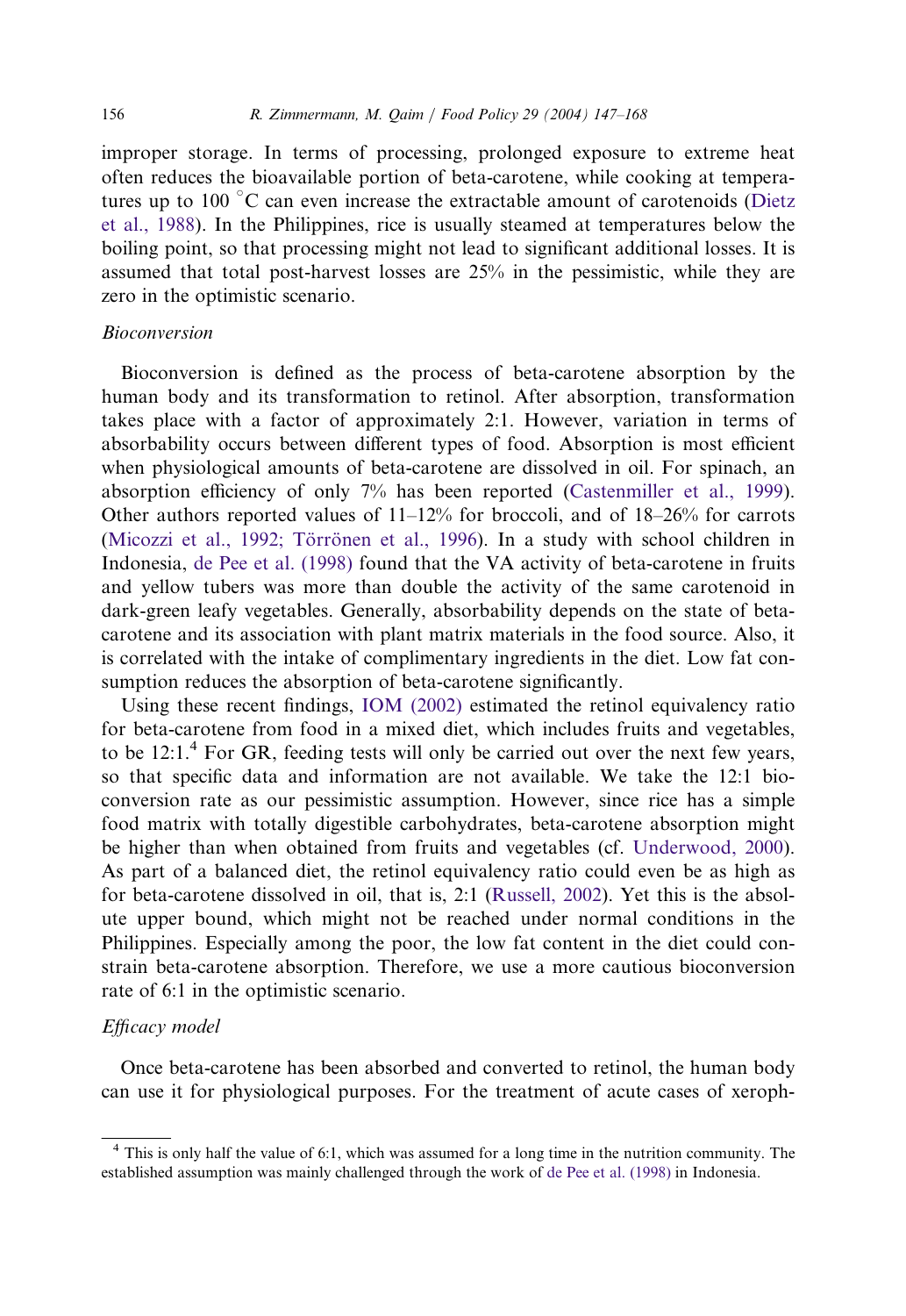

Fig. 2. Relationship between VA supply and disease levels.

thalmia, a minimum threshold intake is required, so that one or several doses of high-potency VA are administered [\(Sommer, 1995\)](#page-20-0). However, GR is meant as a daily source of beta-carotene that helps prevent health problems and improve the overall VA status of the population. Therefore, therapeutic threshold models are inappropriate in this context.

[Bauernfeind \(1980\), Olson \(1994\)](#page-19-0) and [Underwood \(1998\)](#page-20-0) describe the relationship between regular VA supply and the occurrence of health problems as a continuous, logarithmic function. That is, incremental supply leads to a steady improvement in health status, whereby the response is more pronounced at higher levels of deficiency. This relationship is shown in Fig. 2. VA supply  $(x)$  is depicted on the horizontal axis, whereas disease levels (DL) are shown on the vertical axis. Current VA supply (CVA) is below the RDA, a situation which we actually observe for the target groups inthe Philippines. Improved VA supply (IVA) represents current supply plus the increment from GR consumption. This level might still be lower than the RDA. However, the lower the initial supply, the higher is the technology's positive health effect. Beyond the point of RDA, no further improvement is possible.<sup>5</sup> Without having to specify units of measurement for DL, efficacy  $(E)$  can be calculated as the ratio of two areas, namely area A divided by

 $<sup>5</sup>$  Although excessive intake of preformed VA can be toxic, negative health effects are not known for</sup> over-supply of beta-carotene; unneeded amounts are excreted without conversion to retinol ([Sommer](#page-20-0) [and West, 1996](#page-20-0)).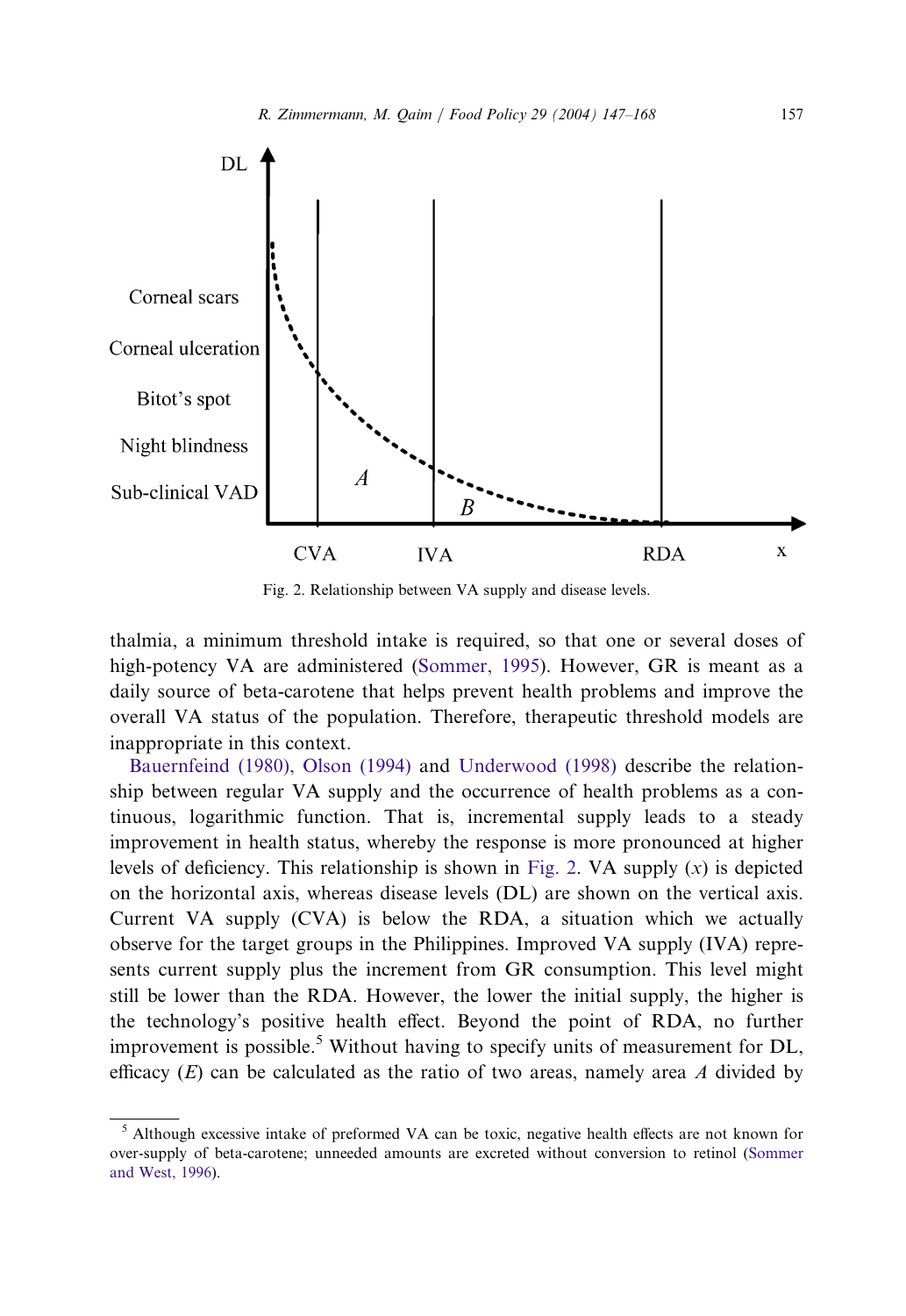area  $A + B$ . Thus, E can take any value between zero and one, whereby it is positively correlated with the convexity of the curve.

Although this general relationship is widely accepted in the literature, concrete evidence on the exact numerical association between VA supply and different disease levels is lacking ([Underwood, 1998; Sommer and West, 1996\)](#page-20-0). This makes parameterization of the function difficult. We use the following rectangular hyperbola, which has a moderate curvature and fulfils the condition of a zero point at  $x = RDA$ :

$$
DL(x) = \frac{1}{x} - \frac{1}{RDA}.
$$
\n(4)

Other specifications are theoretically possible. We will return to this issue in the sensitivity analysis. Using Eq.  $(4)$ , E can be calculated as:

$$
E = \frac{\int_{CVA}^{IVA} \left(\frac{1}{x} - \frac{1}{RDA}\right) dx}{\int_{CVA}^{RDA} \left(\frac{1}{x} - \frac{1}{RDA}\right) dx} = \frac{\ln\left(\frac{IVA}{CVA}\right) - \left(\frac{IVA - CVA}{RDA}\right)}{\ln\left(\frac{RDA}{CVA}\right) - \left(\frac{RDA - CVA}{RDA}\right)}.
$$
(5)

[FNRI \(1993\)](#page-20-0) provides food intake data separately for the three target groups. This is the most recent nationally representative data available that takes into account intra-household distribution. Rice is the dominant staple, providing about half of the daily calorie consumption for children, and slightly more for pregnant and lactating women. While micronutrient deficiencies are more pronounced in poorer households, differences in rice intake are relatively small across income levels. For instance, average daily rice consumption for lactating women is 252 and 277 g in the poorest and richest households, respectively. Lactating women in medium-income households consume around 300 g. There are more pronounced geographical differences however. Rice intake is above average in the northern Philippines, whereas more corn is eaten in parts of Visayas and Mindanao. We use average national data for the three target groups, because the available epidemiological information does not allow disaggregation by income or region. Within the group of children, the average rice intake exaggerates the amount for infants below one year of age. But breast-fed infants benefit from the better VA supply of their mothers ([Newman, 1993\)](#page-20-0), and VAD-related health problems only peak at two to three years of age.

Details and results of the efficacy calculations are presented in [Table 3](#page-12-0). In the optimistic scenario, efficacy is much higher than in the pessimistic one. Given the higher assumptions on beta-carotene content and bioconversion, this should not surprise. Noteworthy, however, is that even in the optimistic scenario, efficacy is significantly lower than 100% for all target groups. This means that GR alone will not eliminate VAD and associated health problems.<sup>6</sup> Nonetheless, its potential to improve the VA and health status of the Philippine population is considerable.

<sup>6</sup> Although [Dawe et al. \(2002\)](#page-20-0) use a different approach and do not derive a clinical efficacy of GR, their results on technology contribution to VA requirements are similar to ours.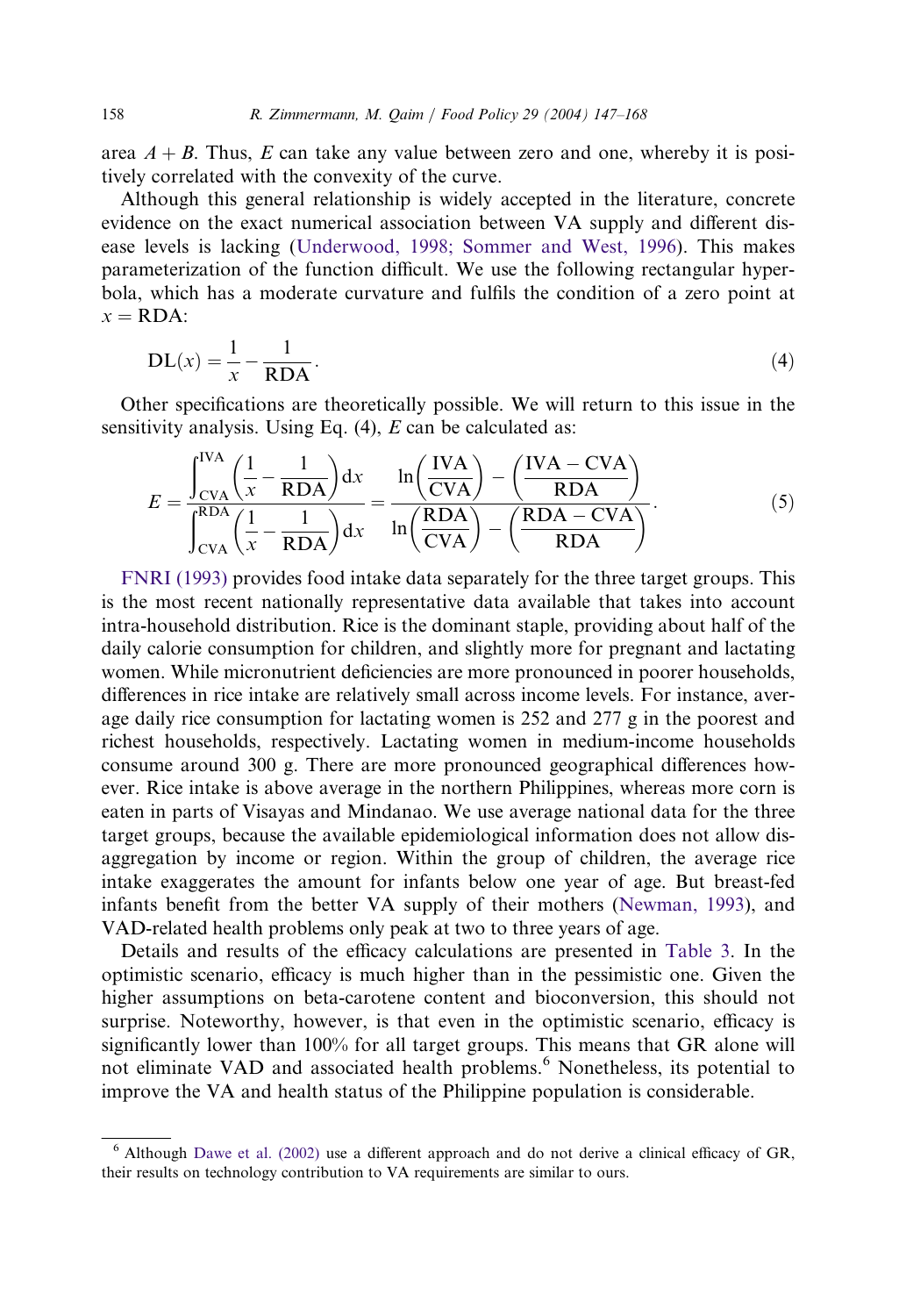|                                         | Pessimistic scenario |                   |                    | Optimistic scenario |                   |                    |
|-----------------------------------------|----------------------|-------------------|--------------------|---------------------|-------------------|--------------------|
|                                         | Children             | Pregnant<br>women | Lactating<br>women | Children            | Pregnant<br>women | Lactating<br>women |
| Rice intake $(g/day)^a$                 | 121.00               | 245.00            | 274.00             | 121.00              | 245.00            | 274.00             |
| Current VA supply from all              | 234.30               | 597.10            | 404.10             | 234.30              | 597.10            | 404.10             |
| food sources $(\mu g / day)^a$          |                      |                   |                    |                     |                   |                    |
| RDA for VA $(\mu g / day)^b$            | 500.00               | 800.00            | 1250.00            | 500.00              | 800.00            | 1250.00            |
| VA deficit $(\mu g / \text{day})$       | 265.70               | 202.90            | 845.90             | 265.70              | 202.90            | 845.90             |
| Beta-carotene intake through            | 145.20               | 294.00            | 328.80             | 363.00              | 735.00            | 822.00             |
| $GR \mu g/day)$                         |                      |                   |                    |                     |                   |                    |
| VA from GR after                        | 12.10                | 24.50             | 27.40              | 60.50               | 122.50            | 137.00             |
| bioconversion $(\mu g)$                 |                      |                   |                    |                     |                   |                    |
| Improved VA supply $(\mu g/day)$ 246.40 |                      | 621.60            | 431.50             | 294.80              | 719.60            | 541.10             |
| Contribution of GR                      | 4.55                 | 12.07             | 3.24               | 22.77               | 60.37             | 16.20              |
| to reduce VA deficit $(\%)$             |                      |                   |                    |                     |                   |                    |
| Efficacy $(\% )$                        | 11.54                | 24.64             | 9.65               | 47.97               | 86.08             | 40.30              |

<span id="page-12-0"></span>Table 3 Vitamin A supply and efficacy of Golden Rice

<sup>a</sup> These figures are based on [FNRI \(1993\)](#page-20-0).<br><sup>b</sup> These figures represent internationally used RDAs ([IOM, 2002](#page-20-0)).

## Coverage rate

## Accessibility

Access to GR by consumers will primarily depend on the extent to which the new rice varieties will be used in agricultural production, and, hence, their availability on local food markets and for home consumption. The first precondition is that the technology will be commercially approved under the bio- and food safety regulations. Although the biotechnology debate in the Philippines has been controversial in the last few years, the National Committee on Biosafety recently approved commercial cultivation of genetically modified corn. We take this as an indication that biosafety procedures for GR will be handled efficiently by national authorities, once the technology enters the testing phase.

Currently, researchers are incorporating GR technology into high-yielding varieties that are already established inthe market, are consumed by the poor and are easily crossable with other breeding lines. These modified varieties will be handed over to farmers free of charge.<sup>7</sup> They can be reproduced by the growers themselves, so that there could potentially be a speedy dissemination through a farmer-tofarmer exchange of seeds. Experience from the green revolution shows that acceptable germplasm candiffuse very rapidly inthe country [\(Hayami and Kikuchi,](#page-20-0) [2000\)](#page-20-0). Thus, also subsistence rice farmers and poor consumers in remote rural

 $<sup>7</sup>$  Private companies, holding patents over certain technology components, agreed to waive royalty</sup> payments when GR is used by resource-poor producers. Most of the rice in the Philippines is produced by small-scale, semi-subsistence farmers.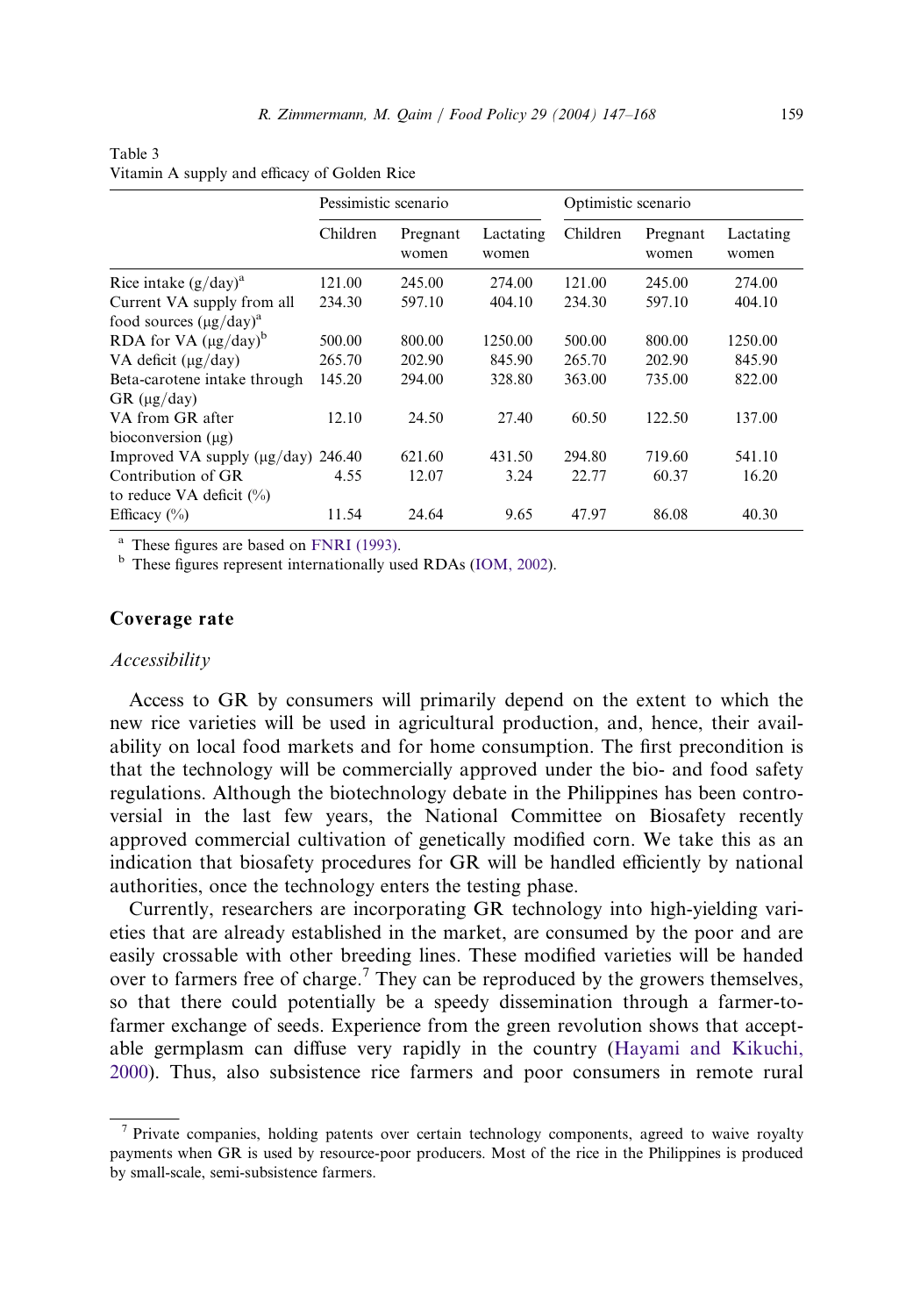areas could be reached with GR. Such groups are more difficult to target with other VA intervention programmes.

## Acceptance

Technology acceptance depends on attitudes towards biotechnology in general and features of GR in particular. Although biotechnology opposition in the Philippines was fairly strong in the past, there are indications that public attitudes are gradually becoming more positive. With respect to acceptability of GR itself, very little is known so far. Only its yellowish colour has often been named as a possible constraint. Most of the rice consumed in the Philippines is polished and white.

In order to get a better understanding of acceptance issues, we carried out focus group discussions with rice producers and consumers in two typical rice villages in Laguna and Nueva Ecija provinces. Although participants were not representative of the Philippine population, the discussions revealed some interesting perceptions. Consumers were generally interested in obtaining VA-enriched rice, and they did not express reservations about the yellow colour of the grain. Their responses revealed, however, that changes in taste and price would restrict widespread use of GR. Rice farmers, on the other hand, were concerned about the fertility of harvested seeds. Yields will also be an important adoption factor: given that poor consumers are not willing to pay more for VA-enriched rice, a technology-related productivity loss would not be compensated by a market price premium.

Although IRRI researchers do not expect changes in taste and agronomic characteristics, related tests have not been conducted yet. Hence, undesirable effects cannot be ruled out with certainty. Furthermore, experience in different countries with adoption of other value-enhanced crops, such as quality protein maize, shows that education and information can be crucial determinants [\(Lauderdale, 2000\)](#page-20-0). The transgenic approach has the advantage that GR technology can also be incorporated into newly bred varieties with superior agronomic traits, to increase adoption incentives for farmers. Nonetheless, the yellow colour requires explanation, so that public information campaigns will be essential for widespread use. Based on the limited information available thus far, it is extremely difficult to assess the future coverage of GR. The variable is not completely random however; researchers and policymakers can influence its outcome. For the pessimistic scenario, we assume that 40% of the consumers would switch to GR, while in the optimistic scenario, the coverage rate is 60%. Initially, consumers are likely to test GR in smaller quantities, but it is supposed that the whole rice intake, as shown in [Table 3,](#page-12-0) will be substituted eventually. Different assumptions of coverage rates will be tested in the sensitivity analysis.

## Potential benefits of Golden Rice

Based on the discussion in previous sections, we now turn to the evaluation of potential benefits of GR for the pessimistic and optimistic scenarios. For easy reference, the underlying assumptions are summarised in the following.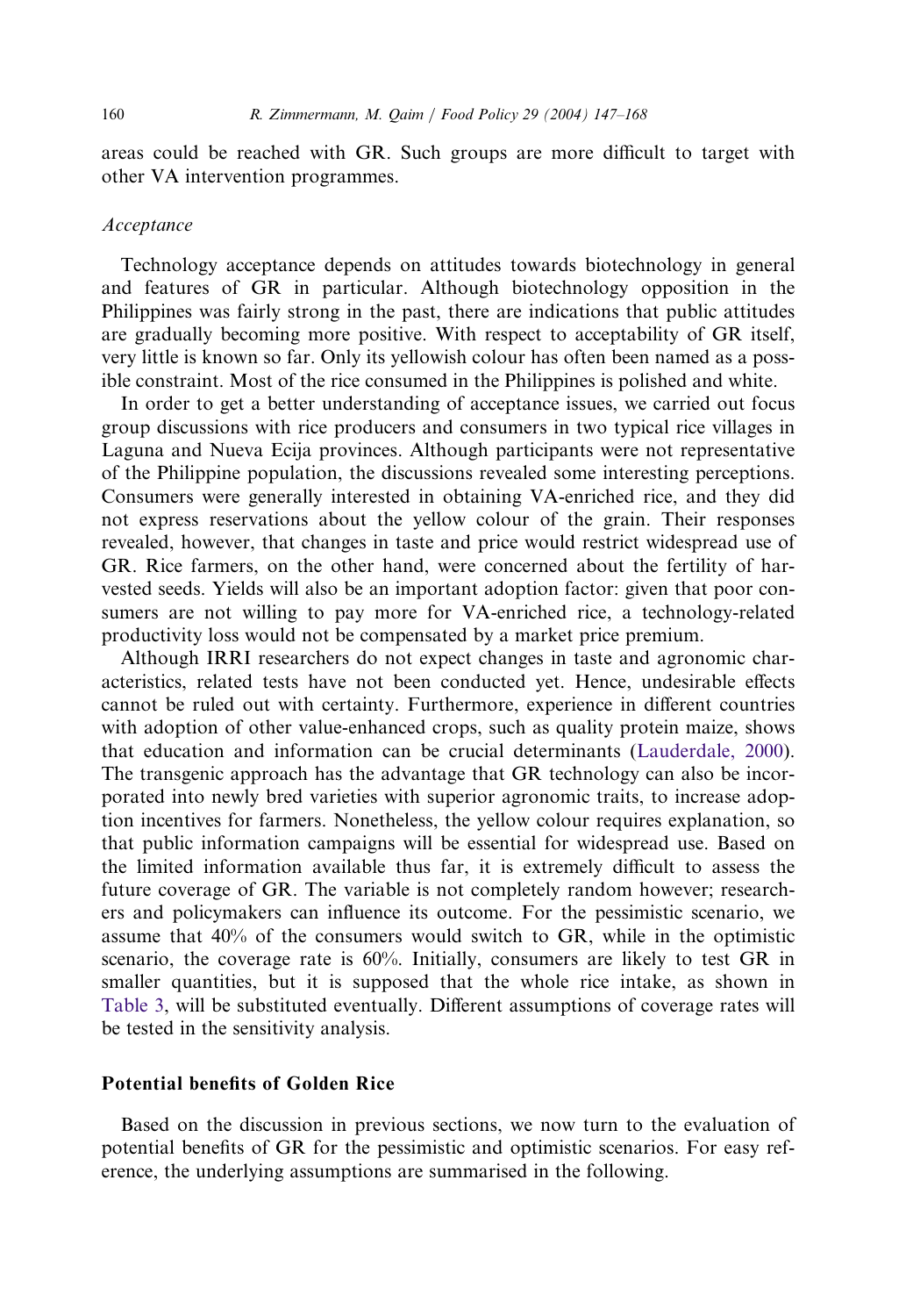- Pessimistic scenario. The amount of beta-carotene is 1.6  $\mu$ g/g of GR. Post-harvest losses are 25%. The bioconversion rate to VA is 12:1, and the technology coverage rate is 40%.
- *Optimistic scenario*. The amount of beta-carotene is 3.0  $\mu$ g/g of GR. There are no significant post-harvest losses. The bioconversion rate is 6:1, and the technology coverage rate is 60%.

## DALYs gained

Using the assumed values for the technology's efficacy and coverage, new prevalence and mortality rates were derived, and the remaining number of DALYs lost with GR was calculated. The difference between these values and DALYs lost without GR is the projected annual benefit, expressed in years of ''healthy'' life gained. The results are shown in Table 4.

The total gain in the pessimistic scenario is about 15,000 DALYs, while in the optimistic scenario it is about 85,000 DALYs. Compared to the situation without GR (see [Table 2](#page-8-0)), the health burden is reduced by  $5.7\%$  and  $31.5\%$ , respectively. Although the biggest overall benefits accrue for the group of children, the gains resulting from reduced disability are higher for pregnant and lactating women. This is due to the lower initial prevalence of corneal xerophthalmia among children in the Philippines. For them, the gains due to reduced mortality are more important. After depletion of body stores, even moderate levels of deficiency can have fatal consequences, so that an improvement in the VA status can lower the death toll significantly. While in the pessimistic scenario, GR can avert 136 child deaths per year, in the optimistic scenario, the number of averted cases is 798. Table 4 also shows DALYs gained in monetary terms. In spite of the comparatively low value of \$1030 per DALY, the annual benefits are sizeable.

|                                                         | Children | Pregnant<br>women | Lactating<br>women | Total  |
|---------------------------------------------------------|----------|-------------------|--------------------|--------|
| Pessimistic scenario                                    |          |                   |                    |        |
| Gain due to reduced mortality                           | 3929     | 234               | 58                 | 4221   |
| Gain due to reduced disability                          | 2920     | 4872              | 3298               | 11,090 |
| Total gain                                              | 6849     | 5106              | 3357               | 15,311 |
| In monetary terms (million US\$)<br>Optimistic scenario | 7.1      | 5.3               | 3.5                | 15.8   |
| Gain due to reduced mortality                           | 23,035   | 1155              | 344                | 24,534 |
| Gain due to reduced disability                          | 17,118   | 24,062            | 19,423             | 60,602 |
| Total gain                                              | 40,153   | 25,217            | 19,767             | 85,137 |
| In monetary terms (million US\$)                        | 41.4     | 26.0              | 20.4               | 87.7   |

Table 4 Potential annual benefits of Golden Rice (DALYs gained)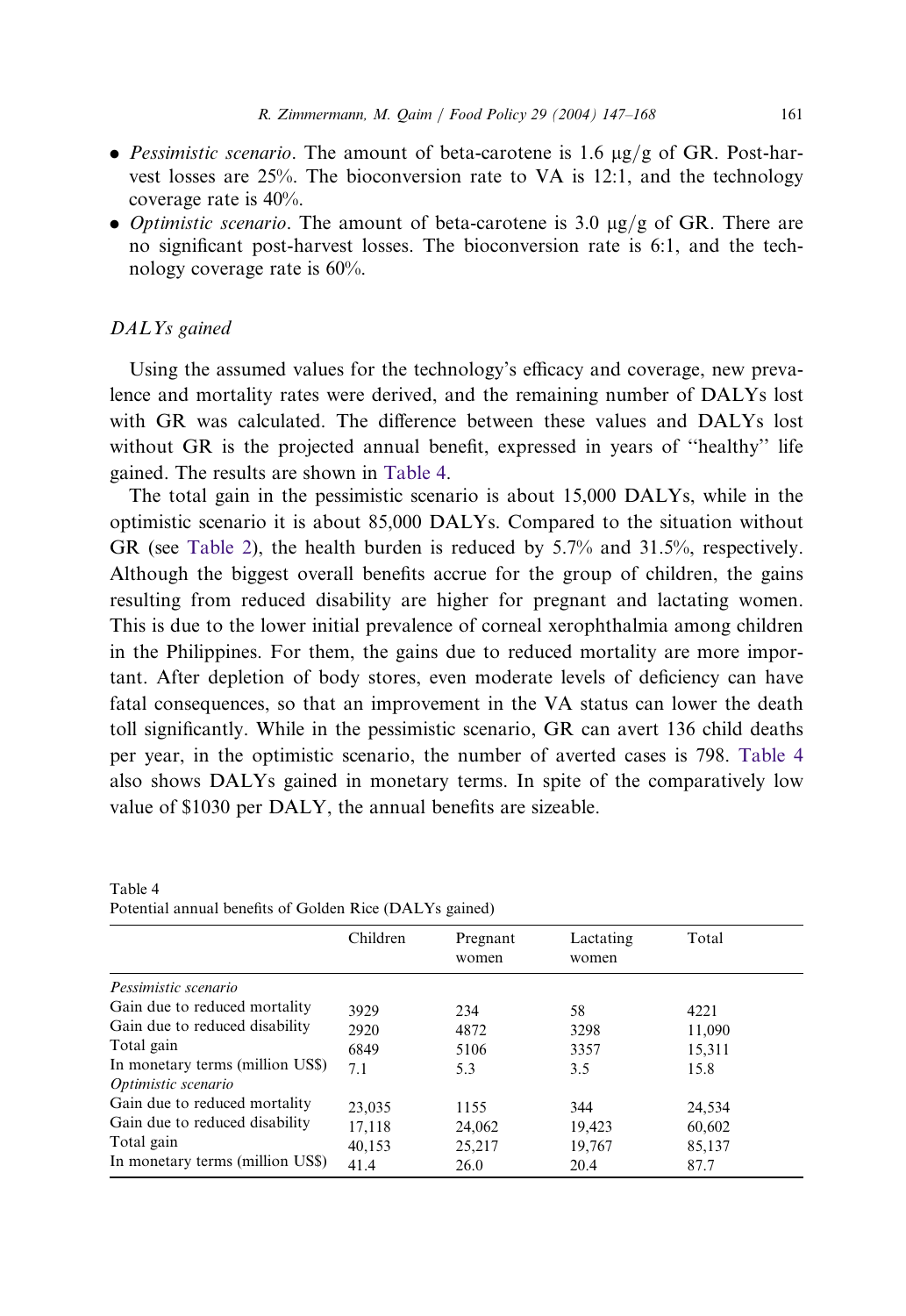## Cost–benefit analysis

This sub-section puts the anticipated monetary benefits of GR in relation to R&D investments. The project was started in 1992, with the first phase at Swiss and German universities focusing on basic scientific principles. The concept was successfully proven in 1999 [\(Ye et al., 2000](#page-21-0)). Research expenditures during this phase in Europe were estimated at \$3 million. These costs are not considered in our analysis in the Philippines, because the knowledge and technology generated are likely to produce much wider international benefits.

A breakdown of the estimated cost of R&D at IRRI and technology testing and dissemination in the Philippines is given in [Table 5](#page-16-0). The three-year adaptive research phase includes the verification and improvement of available gene constructs and their incorporation into popular varieties. After this, a three-year testing phase is foreseen for field trials, feeding experiments and bio- and food safety evaluation. The budget also includes outlays for variety registration and commercialisation. The total cost for the six years of R&D and testing is estimated at around \$3.7 million. IRRI has an international mandate, and the GR varieties will also be transferred to a number of other countries. Nonetheless, we consider the full costs in the Philippine context. Furthermore, it is reckoned that expenditures of about \$7 million will be necessary after the testing phase for a broad information and dissemination campaign, including the first delivery of seeds to farmers. This value is based on a detailed cost estimate of promotional activities for the VA supplementation programme ([Fiedler et al., 2000](#page-20-0)).<sup>8</sup> After commercial release of GR varieties, a recurrent annual cost of \$0.5 million is assumed for germplasm maintenance and monitoring.

Returns on project investments were calculated, assuming a benefit stream of 10 years after technology release. In the pessimistic scenario, the internal rate of return (IRR) is 66%, while it is 133% in the optimistic one. Notwithstanding the low monetary value imputed per DALY gained, these figures are relatively high when compared to R&D projects focusing on improvements of agronomic traits in agricultural crops. This preliminary cost–benefit analysis confirms that breeding for micronutrient-dense staple foods can be an investment with high social returns.

It would certainly be interesting to compare these results for GR with other alternatives to reduce VAD. Unfortunately, cost–benefit studies for VA interventions in the Philippines or other countries are not available. [Fiedler et al. \(2000\)](#page-20-0) carried out a cost-effectiveness analysis for the Philippines's supplementation and fortification programmes. But, as is common in cost-effectiveness studies of nutrition interventions, their measure of effectiveness is the number of people being lifted from deficient to non-deficient levels. Thus, a comparison with our results is difficult. In a mere juxtaposition of recurrent costs, GR appears to be a sustainable

<sup>8</sup> The \$7 million for promotional activities in the supplementation programme include expenditures for printing and distributing promotional leaflets, radio and TV broadcasts, and the cost of social mobilization campaigns in urban and rural areas. Personnel costs account for over 70% of the total ([Fiedler et al.,](#page-20-0) [2000](#page-20-0)).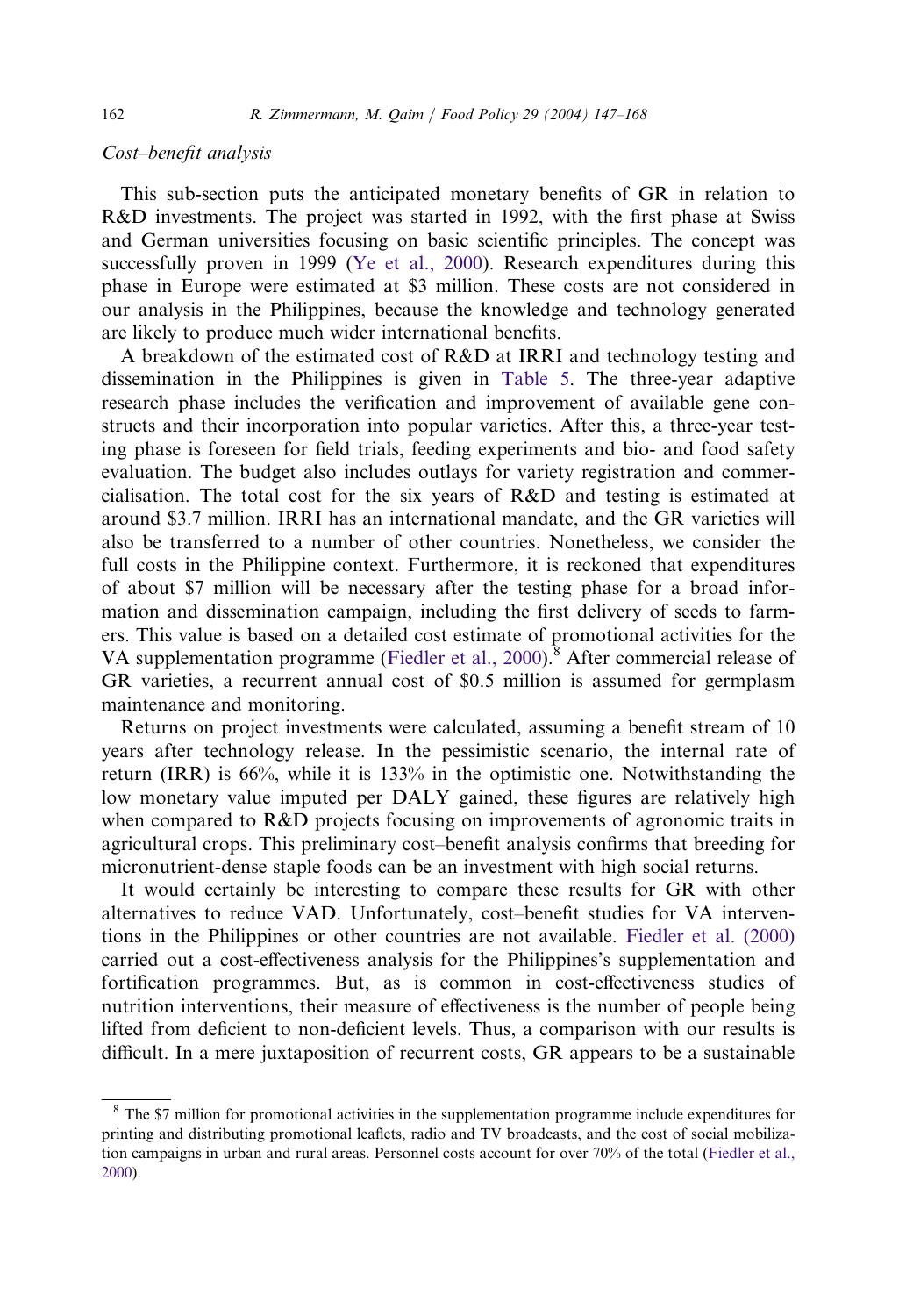| Phase                                                         | Cost (USS) |  |
|---------------------------------------------------------------|------------|--|
| Adaptive research phase (3 years)                             |            |  |
| Infrastructure and operating expenditures                     | 1,000,000  |  |
| Personnel                                                     | 423,000    |  |
| Testing phase (3 years)                                       |            |  |
| Infrastructure and operating expenditures                     | 2,000,000  |  |
| Personnel                                                     | 300,000    |  |
| Information and dissemination campaigns                       | 7,000,000  |  |
| Total cost up to first technology release                     | 10,723,000 |  |
| Recurrent annual cost for maintenance research and monitoring | 500,000    |  |
|                                                               |            |  |

<span id="page-16-0"></span>Table 5

Estimated cost of R&D and dissemination campaigns

low-cost intervention: the total cost of VA supplementation is around \$21 million per year, while the annual cost of a hypothetical wheat flour fortification programme was estimated at \$4–6 million[\(Fiedler et al., 2000\)](#page-20-0). However, this comparison should not be over-interpreted, because it neglects the benefit side. Each intervention has its advantages and shortcomings. Supplementation has a high efficacy, but especially in rural areas it is very costly. Industrial fortification is cheaper but less favourable in terms of targeting the poor. GR could be complementary to both. Although the technology's efficacy might be limited at present beta-carotene contents, its coverage among the rural poor could potentially be high.

## Sensitivity analysis

Although extensive efforts have been made to derive realistic data and assumptions, many variables are still associated with uncertainty. Therefore, the sensitivity of results is tested with respect to variations in key parameters. Individual values are changed ceteris paribus, taking the original assumptions in the pessimistic and optimistic scenarios as benchmarks. Table 6 shows the impacts onannual DALYs gained and IRRs.

|                                          | Pessimistic scenario |            | Optimistic scenario |            |
|------------------------------------------|----------------------|------------|---------------------|------------|
|                                          | DALYs gained         | IRR $(\%)$ | DALYs gained        | IRR $(\%)$ |
| Original assumptions                     | 15,311               | 66         | 85,137              | 133        |
| Post-harvest losses: 50%                 | 9801                 | 51         | 49,423              | 110        |
| Coverage rate: 25%                       | 9569                 | 50         | 35,474              | 97         |
| Coverage rate: 100%                      | 38,278               | 100        | 141,895             | 155        |
| Amount of beta-carotene: $5 \mu g/g$     | 49,720               | 110        | 115,773             | 146        |
| Efficacy function: linear                | 6356                 | 37         | 44,693              | 106        |
| Prevalence rates: half of present values | 9766                 | 51         | 54.836              | 114        |
| $R&D$ and dissemination costs: 150%      | 15,311               | 52         | 85,137              | 116        |
| Technology depreciation: 5% per year     | $15,311^{\rm a}$     | 60         | $85,137^{\rm a}$    | 130        |

Table 6 Impact of parameter variations on results

<sup>a</sup> It is assumed that these values decrease by 5% annually over the 10 year benefit stream.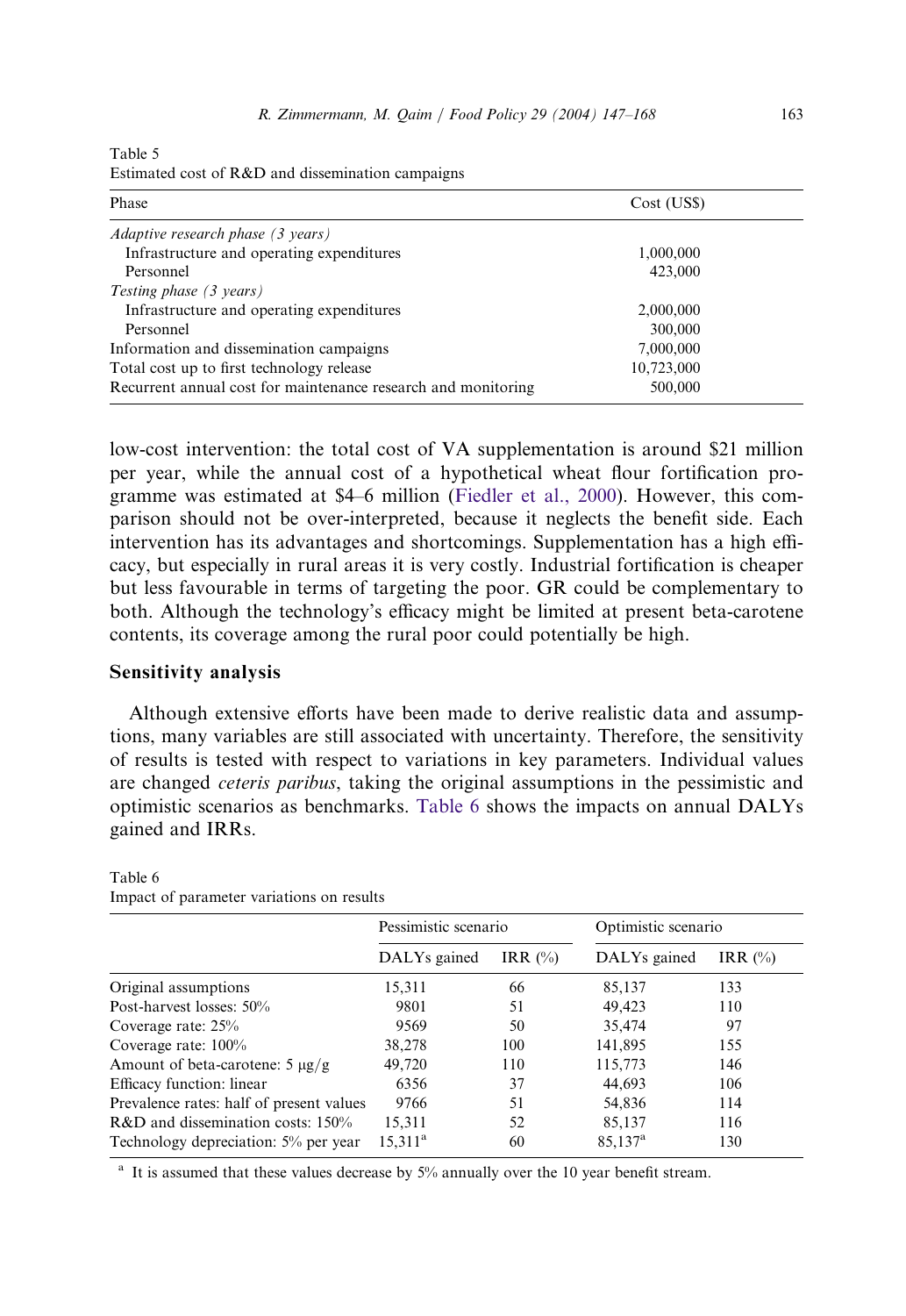At first, effects of higher post-harvest losses of beta-carotene are analysed. For instance, if GR will be stored or processed improperly, actually consumed amounts of beta-carotene could be lower than initially assumed. Accordingly, the technology's efficacy and health benefits would shrink. Smaller benefits could also be due to lower coverage rates. Following researchers' expectations, our initial scenarios build on the assumption that GR technology would have little or no impact on agricultural productivity or taste. However, acceptance problems would arise if consumer characteristics turned out to be notably different, or if the transgenic varieties were agronomically inferior to conventional ones. This underlines the importance of incorporating the technology into locally adapted germplasm, including newly bred varieties with superior producer traits. Adoption levels might also remain limited without appropriate information campaigns during the early stages of diffusion. However, with suitable policies, it is also possible that longer-term coverage rates are higher than initially assumed. Besides, biotechnologists might manage to further increase the beta-carotene content in the grain. The advantage of the transgenic approach is that new genes might be identified, which are more efficient in micronutrient synthesis. The results in [Table 6](#page-16-0) demonstrate that such developments would bring about notably higher benefits.

A different source of uncertainty relates to the convexity of the efficacy function. As was argued above, little is known about the exact parameterization, so that in Eq.  $(4)$ , a function with moderate curvature was specified. A lesser curvature would lead to smaller positive health effects and thus lower benefits. In the worst case, the efficacy function would be linear, implying that a 1% reduction in VA deficit would lead to an equivalent change in efficacy, regardless of the initial VA status. Under this extreme assumption, the health benefits would be less than half the initial gains in the pessimistic, and slightly more than half in the optimistic scenario.

Next, the influence of changing prevalence and mortality rates is analysed. In 2004, the Philippine wheat flour fortification programme, which was voluntary for millers up till now, will become mandatory on a countrywide basis. This is before GR will become available commercially. Given abovementioned targeting problems, not all deficient people will be reached through wheat flour fortification. Nonetheless, the programme is likely to reduce the prevalence of VAD up to a certain point. For illustrative purposes, we reduce the initial prevalence and mortality rates by an exaggerated 50% for all three target groups. In that case, the health costs without GR would only be half the previous value, and the technological benefits would be significantly smaller too. Unsurprisingly, higher initial prevalence rates or a bigger population, both of which are found in many other countries of South and Southeast Asia, would have the opposite effect (not shown). Because GR varieties canbe reproduced by farmers, the cost of scaling up their use will be much smaller than for other micronutrient interventions.

Finally, the sensitivity is tested with respect to increases in project costs and a possible reduction of benefits over time. Cost increases could happen through unexpected complications during R&D, testing and technology dissemination,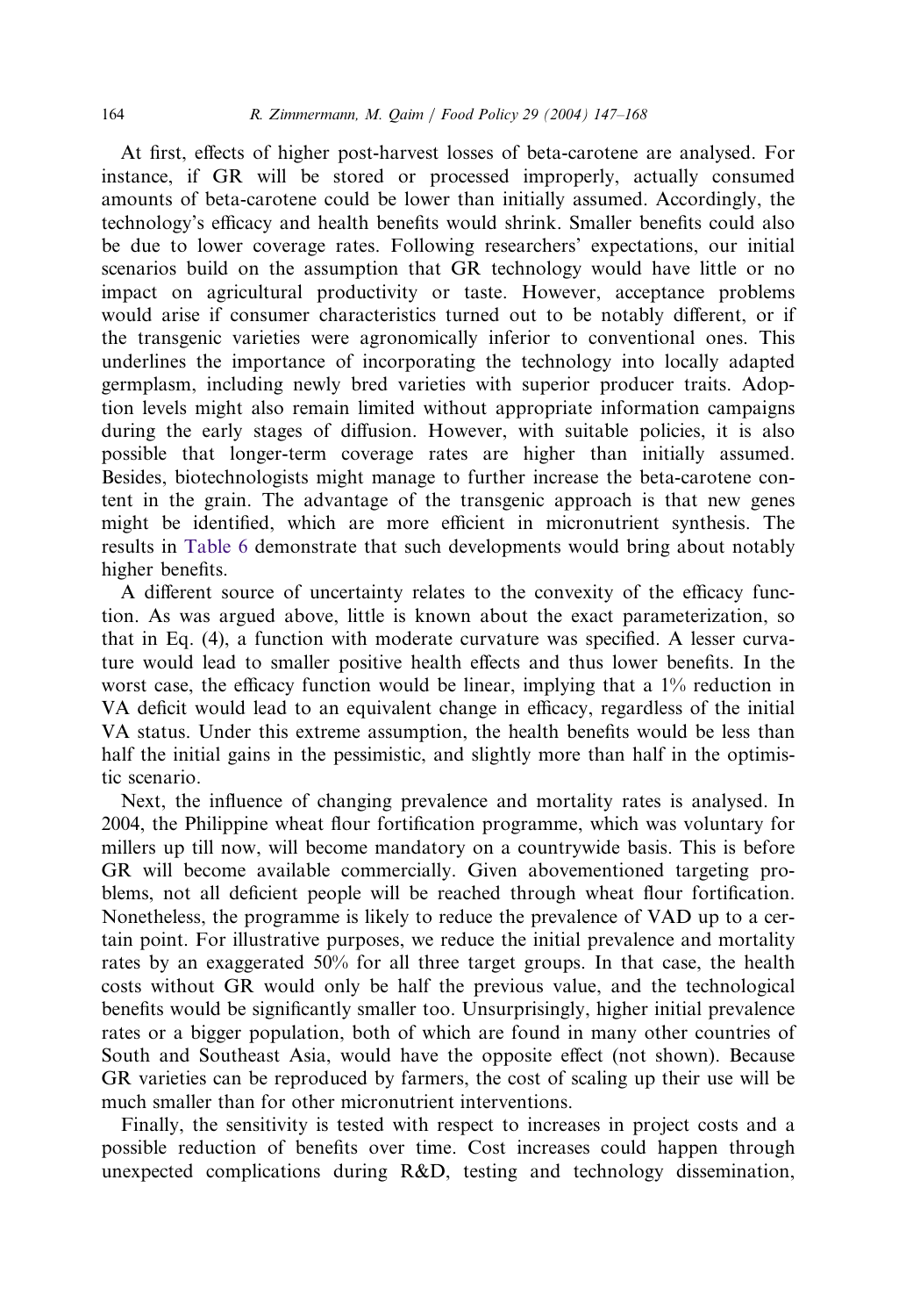while reduced benefits could occur through technology depreciation.<sup>9</sup> Increasing each individual cost item by 50% does not change the benefit side, but the IRRs are lower than those that were calculated with the original cost estimates. The impact of an assumed 5% technology depreciation per year would be small, albeit it would certainly challenge the technology's sustainability. Overall, [Table 6](#page-16-0) reemphasises that the exact numerical outcomes of the scenario calculations should be interpreted with caution. Nonetheless, even under fairly extreme parameter variations, the health benefits and IRRs remain sizeable. Many of the project details can still be influenced by researchers and policymakers. Priorities should be set towards maximizing the social returns.

## Conclusions

VAD is a severe problem in developing countries, causing temporary and permanent eye impairments and increased mortality, especially among children and pregnant and lactating women. The analysis shows that the annual health costs in the Philippines are in a magnitude of 0.3% of the country's GNP. These costs could be reduced through GR. The scenario calculations demonstrate that GR will mitigate problems of blindness and premature deaths, with social benefits ranging between \$16 and 88 million per year.

Although these are remarkable gains, it must be clearly stated that GR alone will not eliminate VAD and related health costs. Micronutrient deficiencies are caused by a complex set of economic, social and cultural factors, so that a technological approach cannot be considered a magic bullet. The purpose of developing GR is not to replace other interventions such as food fortification, supplementation or dietary education programmes. Rather, the technology should be seen as a complementary tool in the fight against VAD. GR is particularly promising for remote rural areas, because, after the initial R&D investment, the cost and institutional effort to reach the target population is much lower than for other interventions. The advantage is that GR can be reproduced and multiplied by farmers themselves. With appropriate information and dissemination campaigns during the early stages of adoption, diffusion could potentially be fast and widespread through an informal exchange of seeds.

A preliminary cost–benefit analysis shows that R&D expenditures for GR are a highly profitable public investment. In the scenario calculations, IRRs range between 66% and 133%. These returns are higher than for many crop breeding projects focusing on the improvement of agronomic traits. Of course, the benefits of agronomically improved crops and micronutrient-dense staple foods are different in nature. While the former show up in terms of increased real incomes for agricultural producers and consumers, the latter consist primarily in a reduced

<sup>&</sup>lt;sup>9</sup> Technology depreciation could be the result of genetic dilution of the value-added trait. Although rice is mostly self-pollinating, some dilution might occur when seeds are reproduced repeatedly. Depreciation should be detained through regular supply of fresh material to informal seed markets.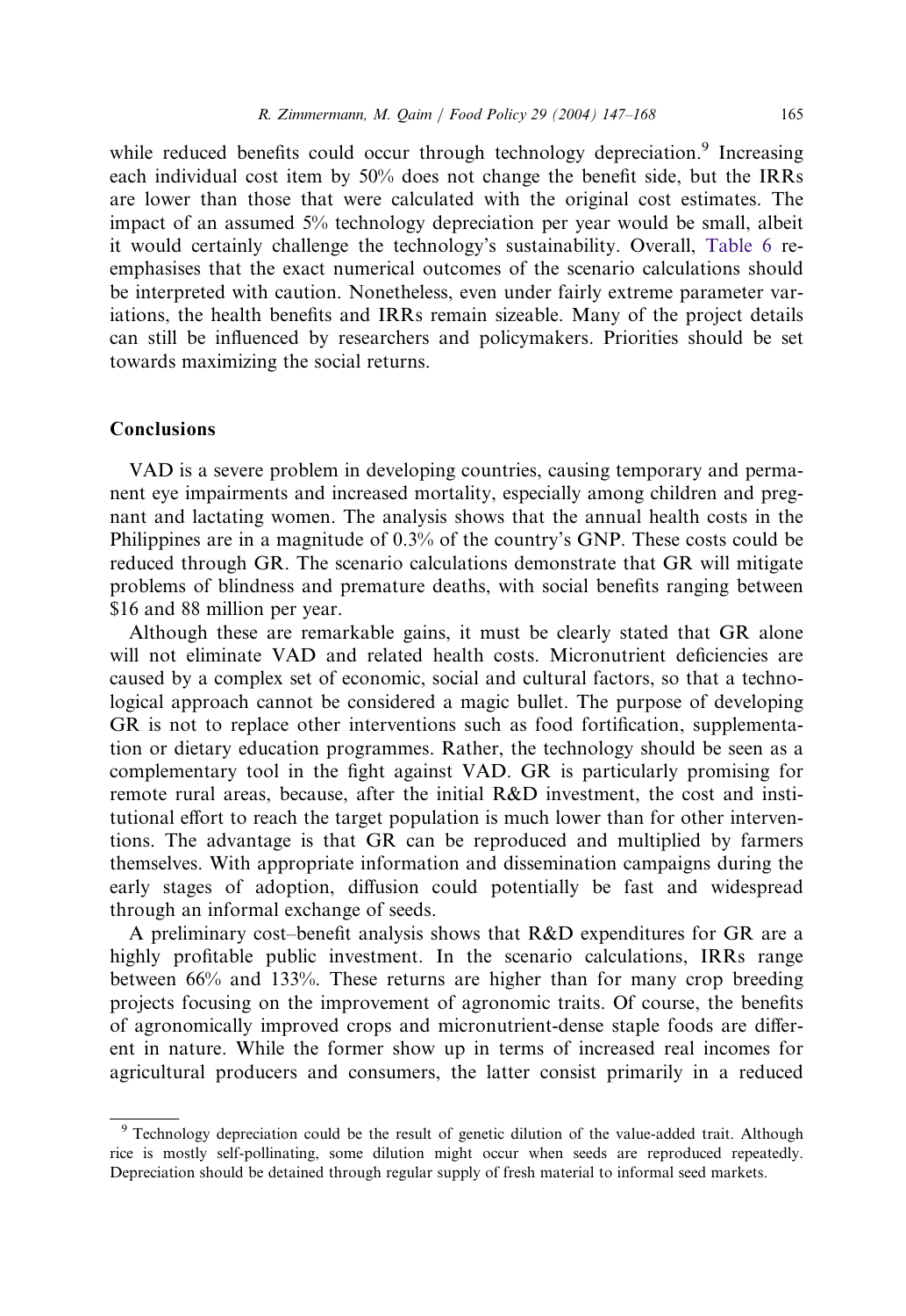<span id="page-19-0"></span>burden of disease for society in general and affected population groups in particular. These benefits might be less visible, but our analysis demonstrates their high economic significance. The breeding approach appears to be a promising and efficient way of reducing micronutrient deficiencies among the poor.

However, it has to be emphasised that there is still a large degree of uncertainty related to the technology's efficacy and coverage, which are key variables for the scenario calculations. Although the sensitivity analysis confirms the robustness of the general statements, more research and better data are needed before far-reaching conclusions can be drawn. Also, it should be pointed out that our analysis is only a first attempt to quantify the health impacts of micronutrient-enriched food crops within an economic framework. There is ample scope for refining and extending the methodology employed. In particular, a further disaggregation of target groups by income and/or region could deliver interesting results for decision-making processes. With slight adjustments, the methodology could also prove useful for the evaluation of crops containing other health-improving compounds such as nutraceuticals or edible vaccines.

## Acknowledgements

The financial support to this project by the Eiselen Foundation, Ulm, Germany, and the German Agency for Technical Cooperation (GTZ), is gratefully acknowledged. The authors would like to thank researchers at the International Rice Research Institute (IRRI), especially Mahabub Hossain, David Dawe, and Swapan Datta, for their support during data collection in the Philippines. Constructive comments on earlier drafts of this paper were received from Joachim von Braun, Howarth Bouis, Robert Russell, Claudia Stein, Tessa Tan-Torres, Carl Pray, Ingo Potrykus and two anonymous referees of this journal. Possible errors are the sole responsibility of the authors.

## References

Anand, S., Hanson, K., 1998. DALYs: efficiency versus equity. World Development 26, 307–310.

- Bauernfeind, J.C., 1980. The safe use of vitamin A. Report of the International Vitamin A Consultative Group. International Life Sciences Institute, Washington, DC.
- Boileau, T.W.M., Moore, A.C., Erdman Jr., J.W., 1998. Carotenoids and vitamin A. In: Papas, A.M. (Ed.), Antioxidant Status, Diet, Nutrition, and Health. CRC Press, Boca Raton, pp. 133–158.
- Bouis, H.E., 2000. The role of biotechnology for food consumers in developing countries. In: Qaim, M., Krattiger, A.F., von Braun, J. (Eds.), Agricultural Biotechnology in Developing Countries: Towards Optimizing the Benefits for the Poor. Kluwer Academic Publishers, Dordrecht, pp. 189–213.
- Brenzel, L., 1993. Selecting an Essential Package of Health Services Using Cost-Effectiveness Analysis: A Manual for Professionals in Developing Countries. World Bank, Washington, DC.
- Castenmiller, J.J.M., West, C.E., Linssen, J.P., van het Hof, K.H., Voragen, A.G., 1999. The food matrix of spinach is a limiting factor in determining the bioavailability of beta-carotene and to a lesser extent of lutein in humans. Journal of Nutrition 129 (2), 349–355.
- CIAT/IFPRI, 2002. Biofortified Crops for Improved Human Nutrition. A Challenge Program Proposal. International Center for Tropical Agriculture and International Food Policy Research Institute, Washington, DC.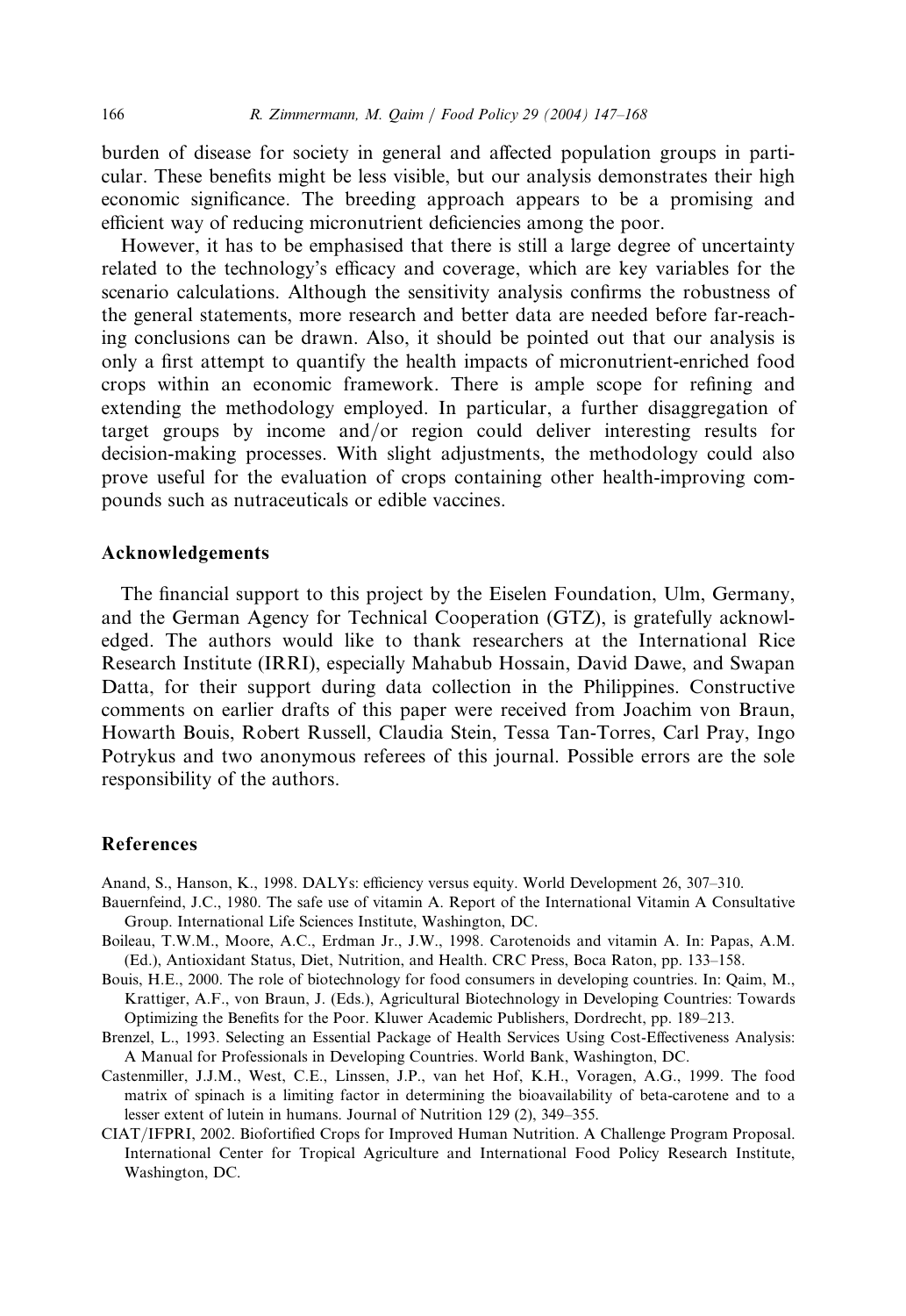- <span id="page-20-0"></span>Datta, S., 2001. Personal Communication. Chief Plant Biotechnologist, International Rice Research Institute, Los Baños.
- Dawe, D., Robertson, R., Unnevehr, L., 2002. Golden Rice: what role could it play in alleviation of vitamin A deficiency? Food Policy 27 (5–6), 541–560.
- de Pee, S., West, C.E., Permaesih, D., Martuti, S., Muhilal, Hautvast, J.G., 1998. Increasing intake of orange fruits is more effective than increasing intake of dark-green leafy vegetables in increasing serum concentration of retinol and beta-carotene in schoolchildren in Indonesia. American Journal of Clinical Nutrition 68, 1058–1067.
- Dietz, J.M., Kantha, S.S., Erdman Jr., J.W., 1988. Reversed phase HPLC analysis of alpha- and betacarotene from selected raw and cooked vegetables. Plant Food in Human Nutrition 38, 333–341.
- Fiedler, J.L., Dado, D., Maglalang, H., Juban, N.R., Capistrano, M., Magpantay, M.V., 2000. Cost analysis as a vitamin A program design and evaluation tool: a case study of the Philippines. Social Science and Medicine 51, 223–242.
- FNRI, 1993. Fourth National Nutrition Survey. Food and Nutrition Research Institute, Manila.
- FNRI, 1998. Fifth National Nutrition Survey. Food and Nutrition Research Institute, Manila.
- Hayami, Y., Kikuchi, M., 2000. A Rice Village Saga: Three Decades of Green Revolution in the Philippines. Macmillan Press, London.
- IOM (Institute of Medicine), 2002. Dietary Reference Intakes for Vitamin A, Vitamin K, Arsenic, Boron, Chromium, Copper, Iodine, Iron, Manganese, Molybdenum, Nickel, Silicon, Vanadium, and Zinc. National Academy Press, Washington, DC.
- Lauderdale, J., 2000. Issues regarding targeting and adoption of quality protein maize (QPM). Economics Working Paper 00-02. International Maize and Wheat Improvement Center, Mexico City.
- Mathers, C., Vos, T., Stevenson, C., 1999. The Burden of Disease and Injury in Australia. Australian Institute of Health and Welfare, Canberra.
- Micozzi, M.S., Brown, E.D., Edwards, B.K., Bieri, J.G., Taylor, P.R., Khachik, F., Beecher, G.R., Smith, J.C., 1992. Plasma carotenoid response to chronic intake of selected foods and beta-carotene supplements in men. American Journal of Clinical Nutrition 55, 1120–1125.
- Murray, C.J.L., Lopez, A.D. (Eds.), 1996. In: The Global Burden of Disease, vols. I and II. Harvard University Press, Cambridge, MA.
- Newman, V., 1993. Vitamin A and Breastfeeding: A Comparison of Data From Developed and Developing Countries. Wellstart, San Diego.
- NSCB, 2000. Philippine Statistical Yearbook. National Statistical Coordination Board, Manila.
- Olson, J.A., 1994. Vitamins: the tortuous path from needs to fantasies. Journal of Nutrition 124, 1771–1776.
- Russell, R., 2002. Personal Communication. Director, Jean Mayer USDA Human Nutrition Research Center on Aging at Tufts University, Boston.
- Sommer, A., 1995. Vitamin A Deficiency and Its Consequences: A Field Guide to Detection and Control. World Health Organisation, Geneva.
- Sommer, A., West Jr., K.P., 1996. Vitamin A Deficiency: Health, Survival, and Vision. Oxford University Press, New York.
- Törrönen, R., Lehmusaho, M., Häkkinen, S., Hänninen, O., Mykännen, H., 1996. Serum beta-carotene response to supplementation with raw carrots, carrot juice or purified beta-carotene in healthy nonsmoking women. Nutrition Research Journal 16, 565–575.
- Tolley, G.S., Kenkel, D.S., Fabian, R.G., 1994. Valuing Health for Policy: An Economic Approach. University of Chicago Press, Chicago.
- Underwood, B.A., 1998. Prevention of vitamin A deficiency. Institute of Medicine. Prevention of Micronutrient Deficiencies: Tools for Policymakers and Public Health Workers. National Academy Press, Washington, DC, pp. 103–166.
- Underwood, B.A., 2000. Dietary approaches to the control of vitamin A deficiency: an introduction and overview. Food and Nutrition Bulletin 21, 117–123.
- West Jr., K.P., Darnton-Hill, I., 2001. Vitamin A deficiency. In: Semba, R.D., Bloem, M.W. (Eds.), Nutrition and Health in Developing Countries. Humana Press, Totowa, NJ, pp. 267–306.